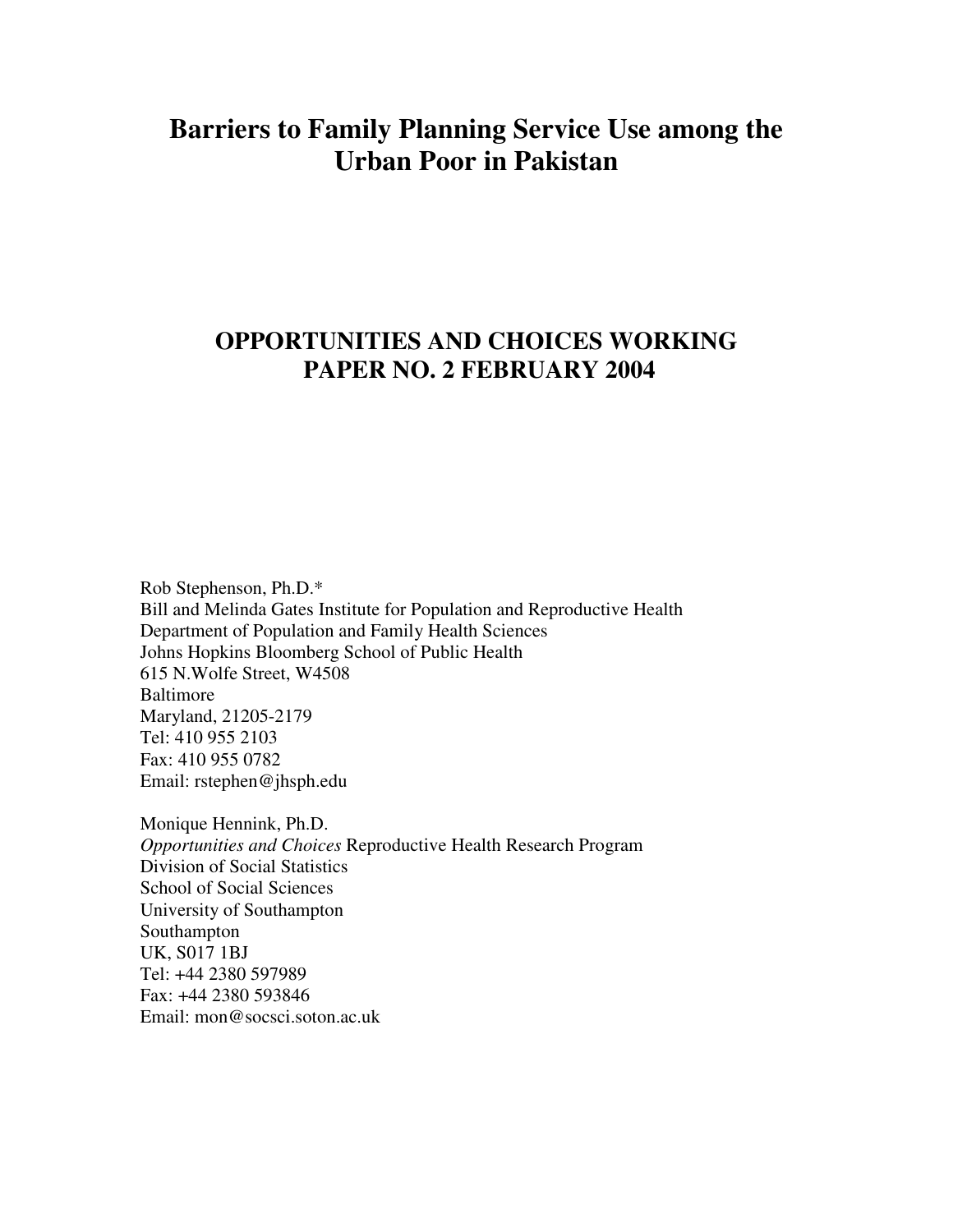# **Barriers to Family Planning Service use among the Urban Poor in Pakistan**

## **Abstract**

This paper examines the determinants of family planning service use and the barriers in accessing family planning services among urban poor women in Pakistan. Data were collected from a household survey of 5338 married women of reproductive age (15-45) from slum areas of six cities.

The use of family planning services by women in urban slums is strongly linked to individual and household socioeconomic factors. In particular, women were ten times more likely to have used a family planning service if her husband approved. This research has highlighted two key issues regarding the provision of family planning services to the urban poor. First, the urban poor cannot be treated as a homogenous group; there exist important socio-demographic variations within the urban poor population in relation to their use of family planning services and the barriers faced in service utilization. Second, although the urban poor are both economically and physically disadvantaged in access to services, women identified socio-cultural factors as the greatest barrier to family planning service use. This finding is consistent with studies focusing on the general population of Pakistan.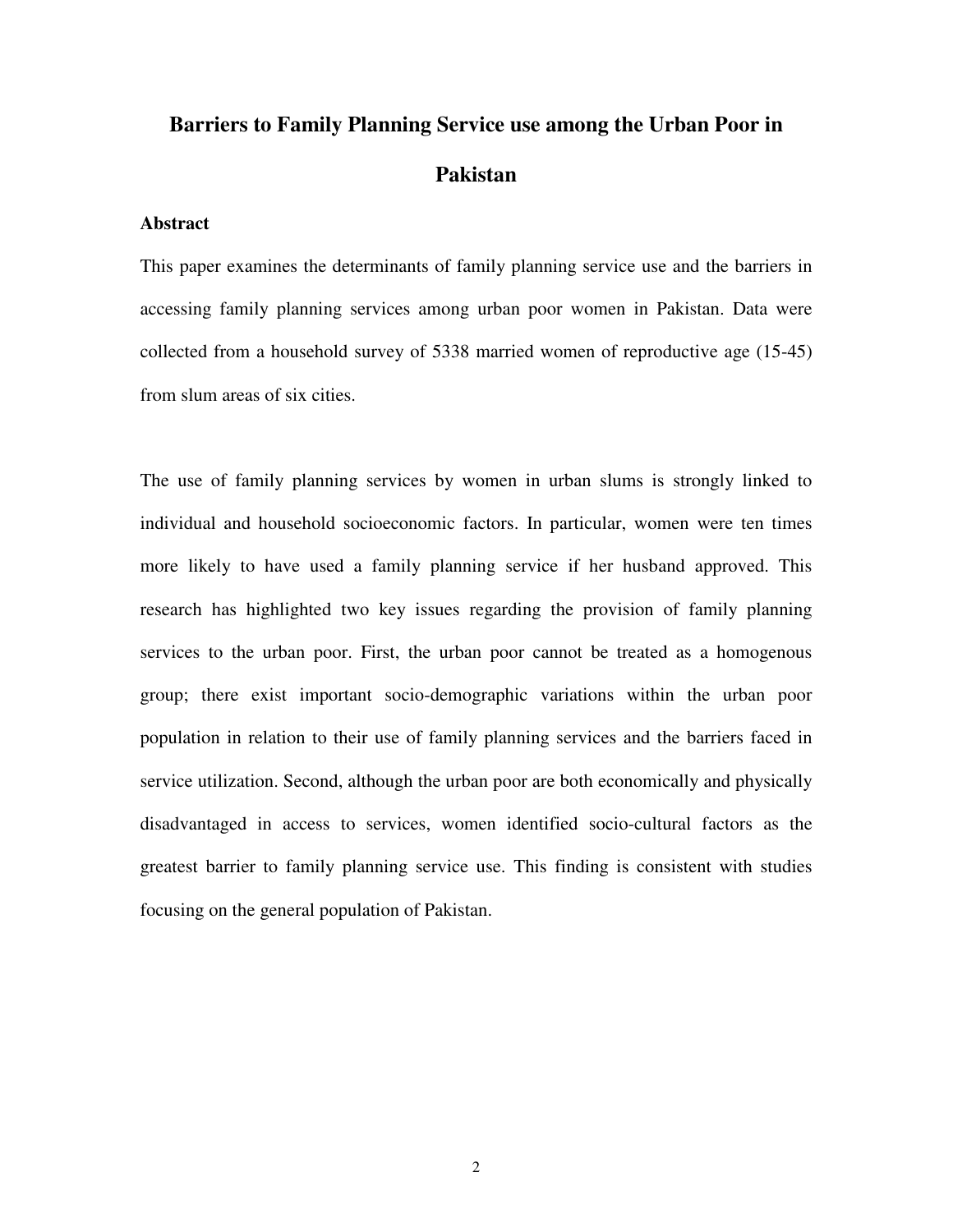#### **Introduction**

Although fertility has shown some decline in Pakistan in recent years, contraceptive use remains low. Despite high knowledge of modern methods of contraception (94% of married women know of a modern method of contraception) only 17% of married women of reproductive age currently use a modern method of contraception (Pakistan Reproductive Health and Family Planning Survey 2001; Sathar and Casterline 1998). This is in part a product of poor physical access to family planning services. The coverage and quality of family planning services is poor, with only 10% of the population living within easy walking distance of government operated family planning services (Rosen and Conly 1996). Consequently, there exists a large unmet need for family planning services in Pakistan (Mahmood and Ringheim 1997). Previous research, however, into the barriers to family planning service use has highlighted the importance of looking beyond physical access to examine barriers that arise from the socioeconomic and cultural environment in which an individual lives (Bertrand *et al* 1995: Foreit *et al* 1978). Pakistan presents an interesting context for examining the range of potential barriers to the use of family planning services, with a low level of economic development and strict cultural norms that may inhibit service utilization. This paper identifies the barriers to family planning service use among women in urban slum areas. The paper also examines the characteristics of urban poor women who report different types of barriers to using family planning services. Gaining a better understanding of the types of women who are likely to experience particular barriers to family planning services is valuable for developing service promotion strategies and for informing service delivery protocols.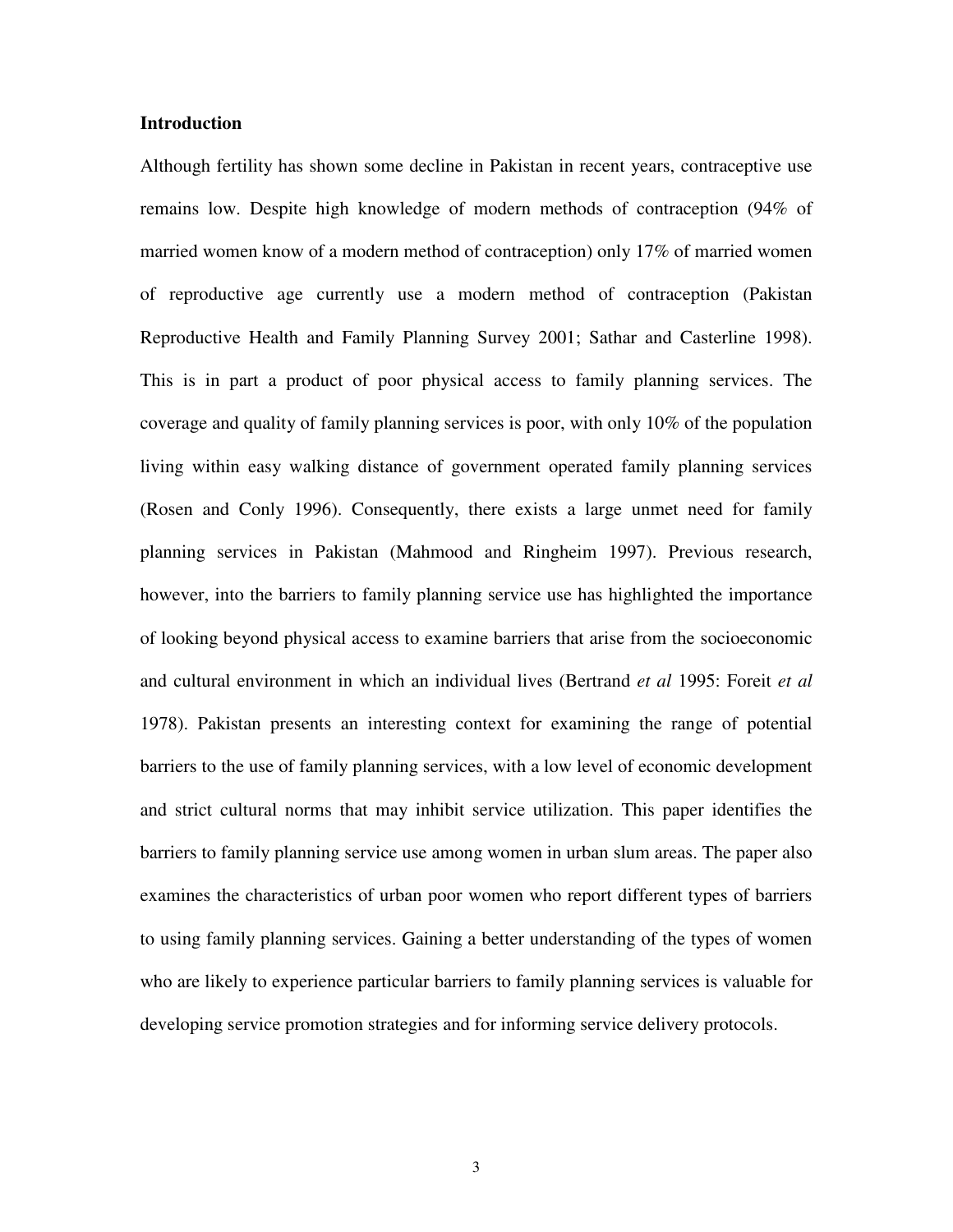### *Family planning in Pakistan*

Despite being one of the first countries to adopt an explicit Population Policy, fertility in Pakistan remains high with a Total Fertility Rate of 5.4 (Sathar and Casterline 1998; Razzaque Rukanuddin and Hardee-Cleaveland 1992). Pakistan's fertility rate is estimated to exceed the ideal number of children by more than one child, indicating a large unmet need for family planning services (Mahmood and Ringheim 1997). Indeed, Pakistan now has one of the highest figures for unmet need for family planning in the world, the product of both a lack of adequate services and a social milieu that is unfavorable to the adoption of contraception (Shelton et al 1999; Mahmood and Ringheim 1997; Razzaque Rukanuddin and Hardee-Cleaveland 1992). Much has been written of the subjugated position of women in Pakistan, with poor opportunities for education and employment and traditional norms that restrict their physical mobility and autonomy, and the resultant low uptake of family planning methods (Sathar et al 1988; Mahmood and Ringheim 1997). Although the 1990s saw improvements in the delivery of family planning services in Pakistan, with the advent of the social marketing of contraceptives, the Village-Based Family Planning Workers Program and increased media promotion of family planning, the coverage and quality of services remains poor (Sathar and Casterline 1998; Rosen and Conly 1996). It is estimated that only 10% of the population have physical access to the government operated Family Welfare Clinics, whilst population coverage for all types of family planning services stands at less than 50% (Rosen and Conly 1996). As a result only 17% of married women of reproductive age currently use a modern method of contraception (24% are using any method of family planning), with female sterilization accounting for 35% of all family planning use (United Nations 2001).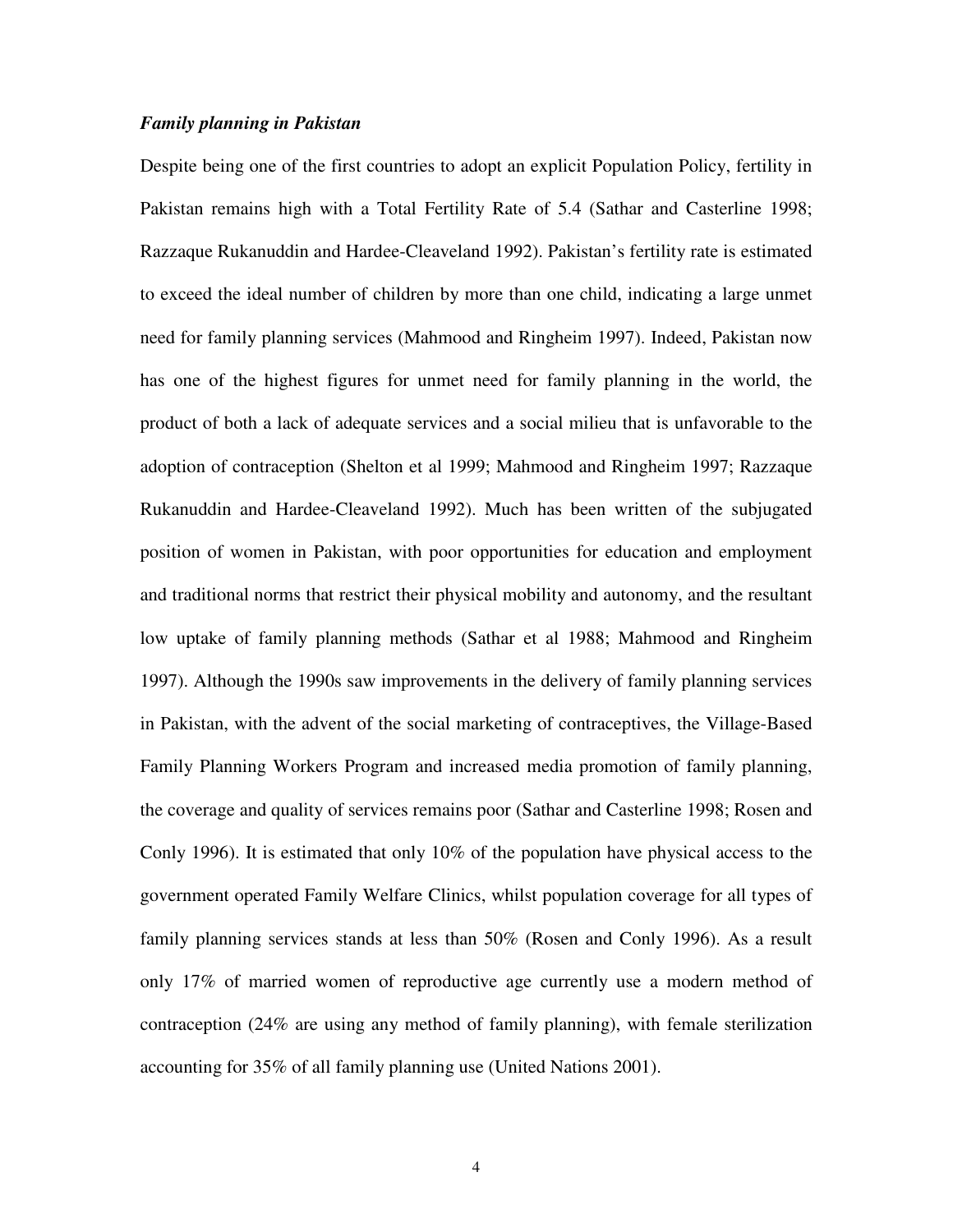## *Barriers to family planning service use*

The influence of physical access on the utilization of family planning services is wellfounded, with many studies demonstrating the greater use of services among women who live in relative proximity to a service (Tsui and Ochoa 1992). Research into the barriers faced in accessing reproductive health services, however, now recognizes that problems of access extend beyond physical access to services, and include issues of economic, administrative, cognitive and psychosocial access (Bertrand *et al* 1995; Foreit *et al* 1978). Furthermore, the barriers to family planning service use are seen as extending beyond factors operating at the individual and household levels, to include characteristics of the social and cultural environment and the health service infrastructure. This view of access recognizes the importance of attributes of the health system in shaping an individual's ability to seek health care, highlighting the importance of the supply environment on health care utilization. This conceptualization of access incorporates factors operating at the individual, household and community level to influence an individual's ability to utilize a health service, thus framing an individual's access to services in terms of the socioeconomic, cultural and service supply context in which they live.

Previous studies of the use of reproductive health services have largely focused on factors operating at the individual and household levels, broadly categorized as demographic, socioeconomic, cultural and health experience factors. Demographic factors that have been shown to increase the likelihood of using reproductive health services are; low parity (Magadi, Madise, and Rodrigues 2000; Kavitha and Audinarayana 1997) and younger maternal age (Bhatia and Cleland 1995a). Socioeconomic factors, however, have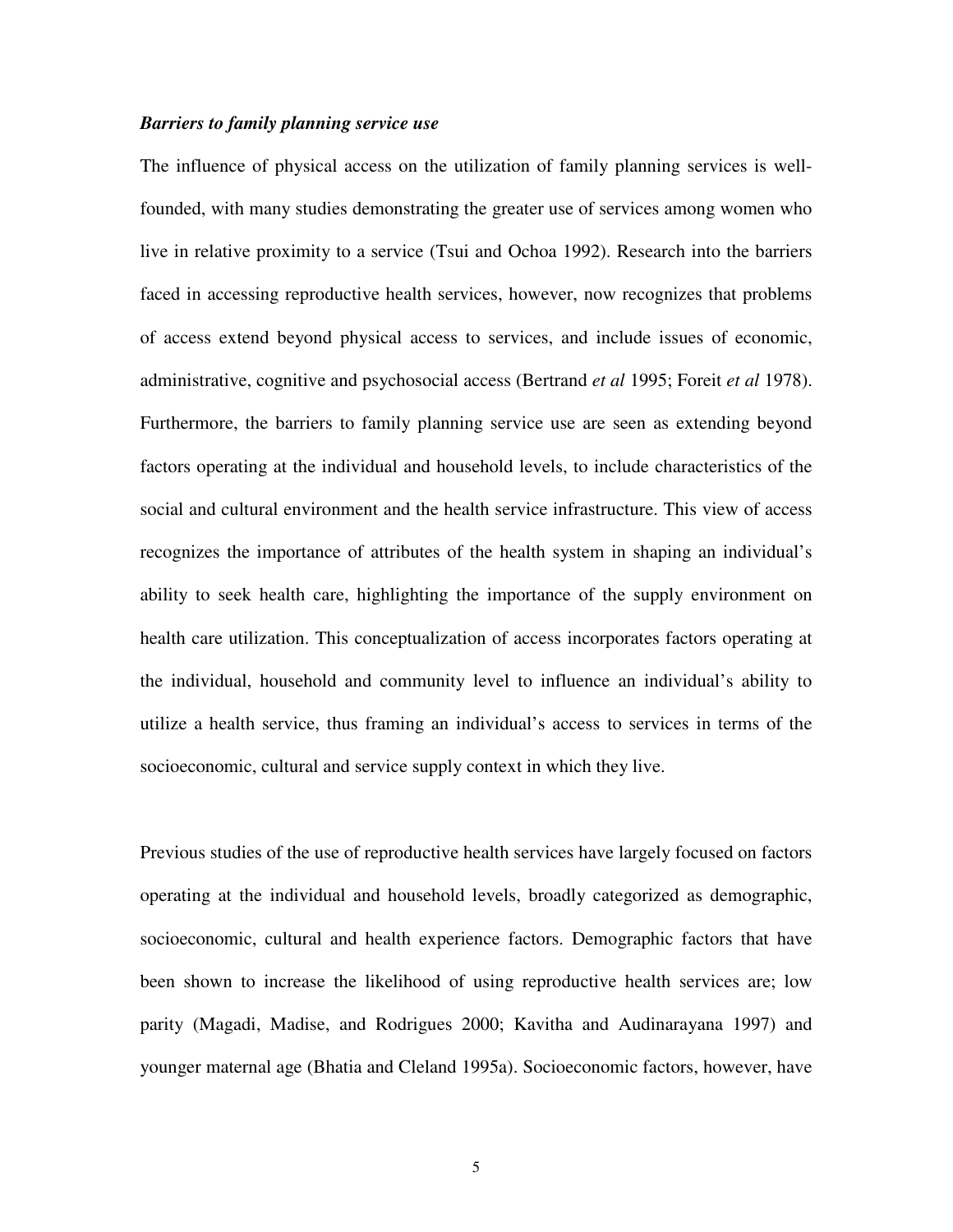been shown to be of greater importance in determining health service utilization than demographic factors (Obermeyer and Potter 1991). Whilst demographic factors may shape the desire to use services (e.g. younger women may have more modern attitudes towards health care use) the socioeconomic status of an individual and the household in which they live determines the economic ability to utilize health services (Foreit *et al's* (1978) economic dimension of access). In terms of socioeconomic factors, the most consistently found determinant of reproductive health service utilization is a woman's level of educational attainment (Addai 1998; Bhatia and Cleland 1995a; Magadi, Madise, and Rodrigues 2000; Nuwaha and Amooti-kaguna 1999; Obermeyer 1993). It is thought that increased educational attainment operates through a multitude of mechanisms in order to influence service use, including increasing female decision-making power, increasing awareness of health services, changing marriage patterns and creating shifts in household dynamics (Obermeyer 1993). Cost has often been shown to be a barrier to service utilization (Griffiths and Stephenson 2001: Bloom, Lippeveld and Wypij 1999) and also influences the choice of service provider. Socioeconomic indicators such as urban residence (Addai 1998), household living conditions (Magadi, Madise, and Rodrigues 2000; Bloom, Lippeveld and Wypij 1999), household income (Kavitha and Audinarayana 1997) women's employment in skilled work outside the home (Addai 1998), high levels of husband's education (Nuwaha and Amooti-kaguna 1999) and occupational status (Nuwaha and Amooti-kaguna 1999) have also proven to be strong predictors of a woman's likelihood of utilizing reproductive health services.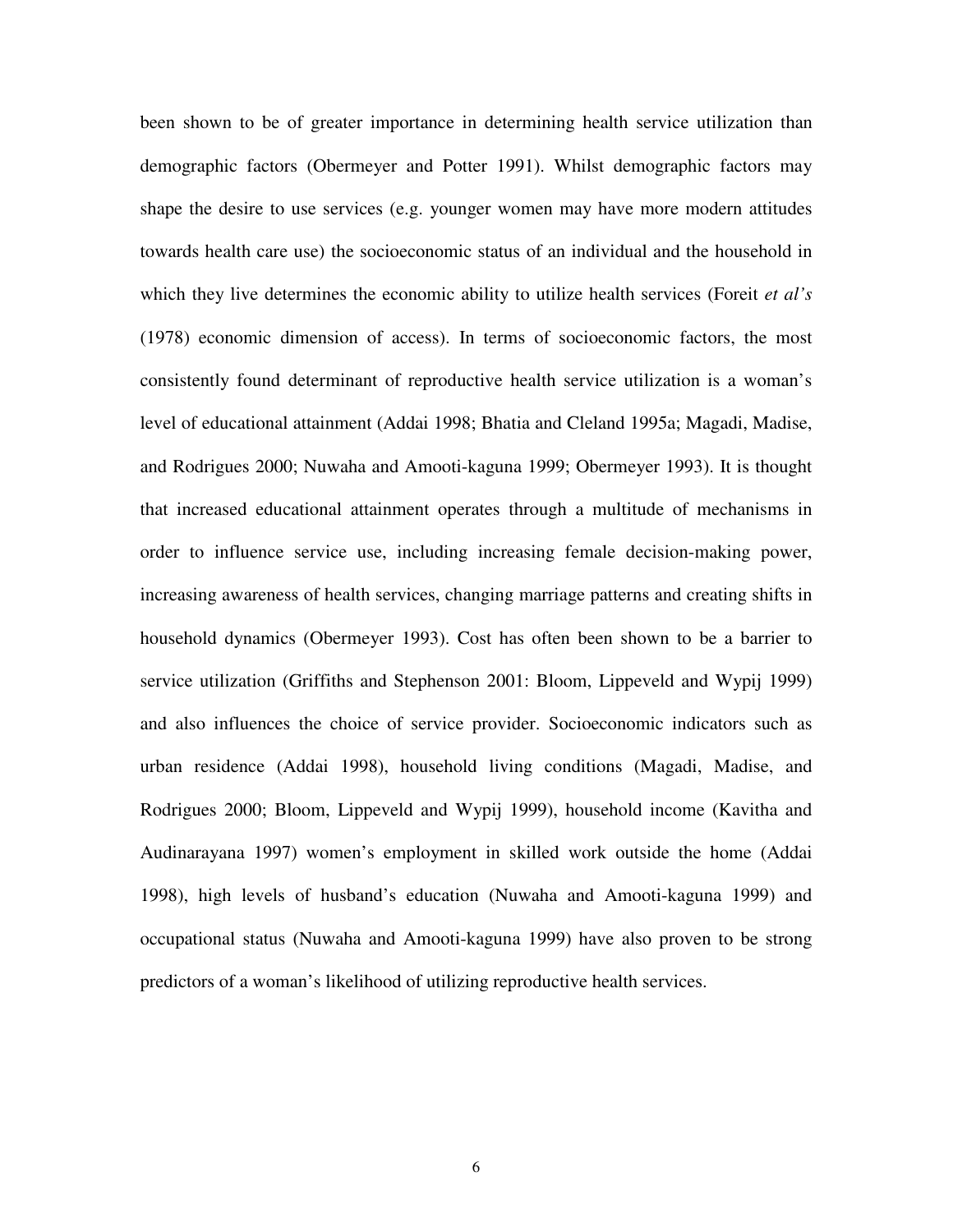Both demographic and socioeconomic determinants of reproductive health service utilization are mediated by cultural influences on health service behavior (Basu 1990; Goodburn, Gazi and Chowdhury 1995). The health behaviour of individuals is often mediated by community beliefs and norms, such that individual behavior is influenced by community perceptions of individual actions (Foreit *et al's* (1978) psychosocial aspect of access) (Rutenberg and Watkins 1997). Although individual demographic and socioeconomic factors may shape an individual's desire and ability to use a service, the cultural environment in which an individual lives exerts a strong influence on the extent to which these factors actually lead to service utilization.

The most evident psychosocial influences on family planning service use amongst women in Pakistan are the behavioral norms that relate to residence in an Islamic society. The prevailing value systems of *purdah* and *izzat* encourage the segregation of the sexes and the confinement of women to the family home, reducing women's mobility and access to services. Family planning services with male practitioners, or those located in areas where there may be males present a barrier to use for women who are observing *purdah*. Women may need permission from their husband or household elders to seek health care. Additionally, the doctrine of Islam has often been interpreted to forbid the use of family planning methods (Obermeyer 1994: Underwood 2000). The absence of a central authority or hierarchically organized clergy in Islam results in the lack of a single interpretation of the *Koran* (Obermeyer 1994) and thus the interpretation of the *Koran's* position on family planning is open to wide variations (Obermeyer 1994: Underwood 2000). The ambiguity of the *Koran* towards family planning means that attitudes towards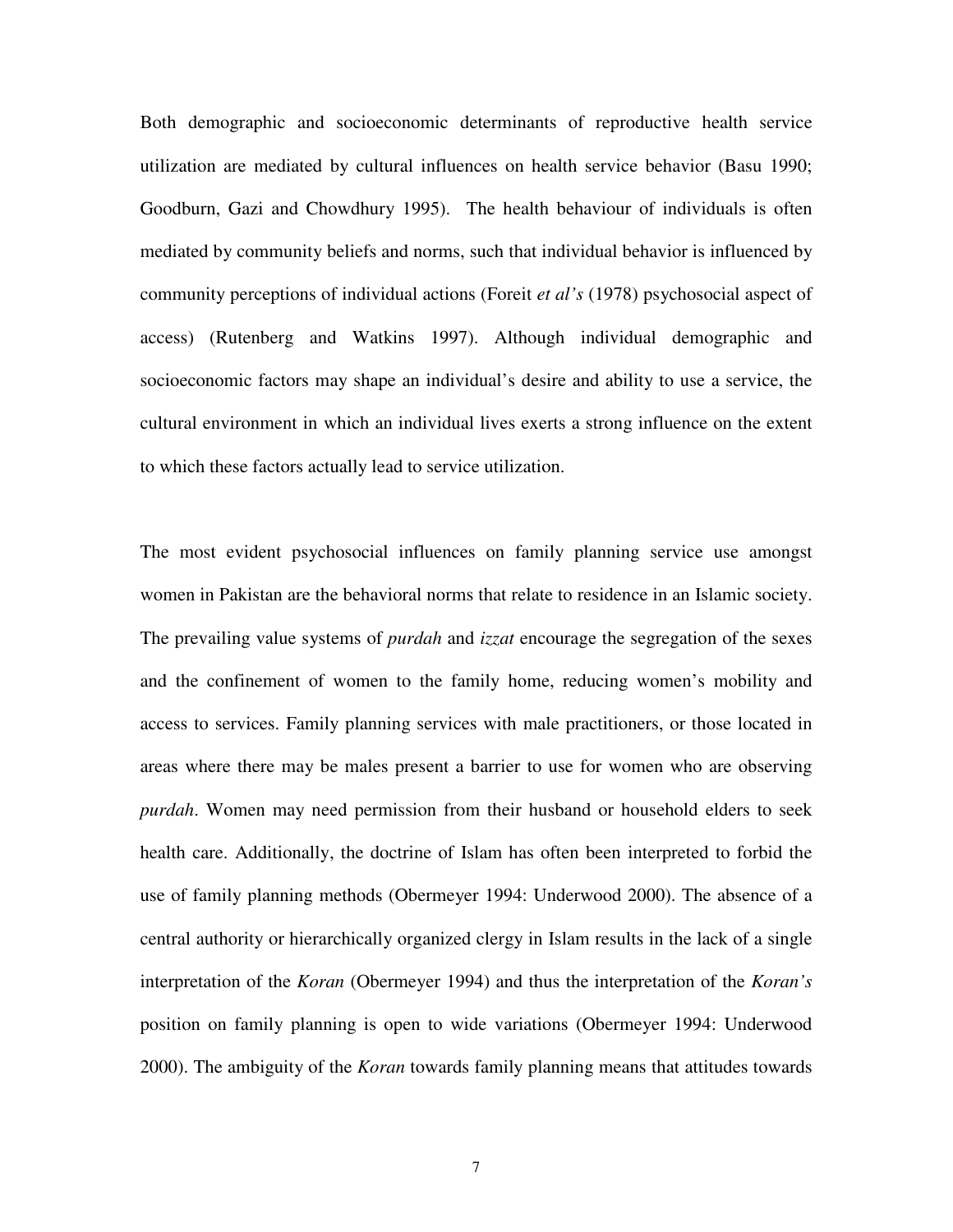family planning in Muslim communities are often shaped by local consensus of opinion (Amin, Diamond and Steele 1997). Hence women's use of family planning services is often shaped by the prevailing religious attitudes of those in their community. Therefore, family planning services may be physically accessible in the local community, but cultural influences may mean that they may not be socially accessible.

In addition to individual, household and community barriers to family planning service use, previous studies have highlighted the influence of the supply environment on an individual's ability to utilize services (Foreit *et al's* (1978) administrative aspect of access). Numerous studies have demonstrated an association between service quality (or perceived quality) and an increased use of family planning services (Koenig, Hossain and Whittaker 1997; Magnani *et al* 1999; Mensch, Arends-Kuenning and Jain 1996). In the conceptualization of the five dimensions of access, Foreit *et al* (1978) note the importance of medical barriers (e.g. regulations that inhibit contraceptive method choice) and service quality (e.g. long waiting times or limited supply of methods) as potential inhibitors to the use of family planning services. In a study of family planning service provision in Tanzania, (Speizer *et al* 2000) found that provider bias in method promotion and age restrictions to the use of some contraceptive methods lead to the creation of restrictive barriers to contraceptive adoption. Similarly, Williams, Schutt-Aine and Cuca (2000) demonstrate high levels of dissatisfaction with family planning services in their analysis of exit interview data from eight Latin America countries, with long waiting times and cost of services highlighted as the main areas of dissatisfaction. Thus, the characteristics of family planning services themselves may act as a barrier to service use.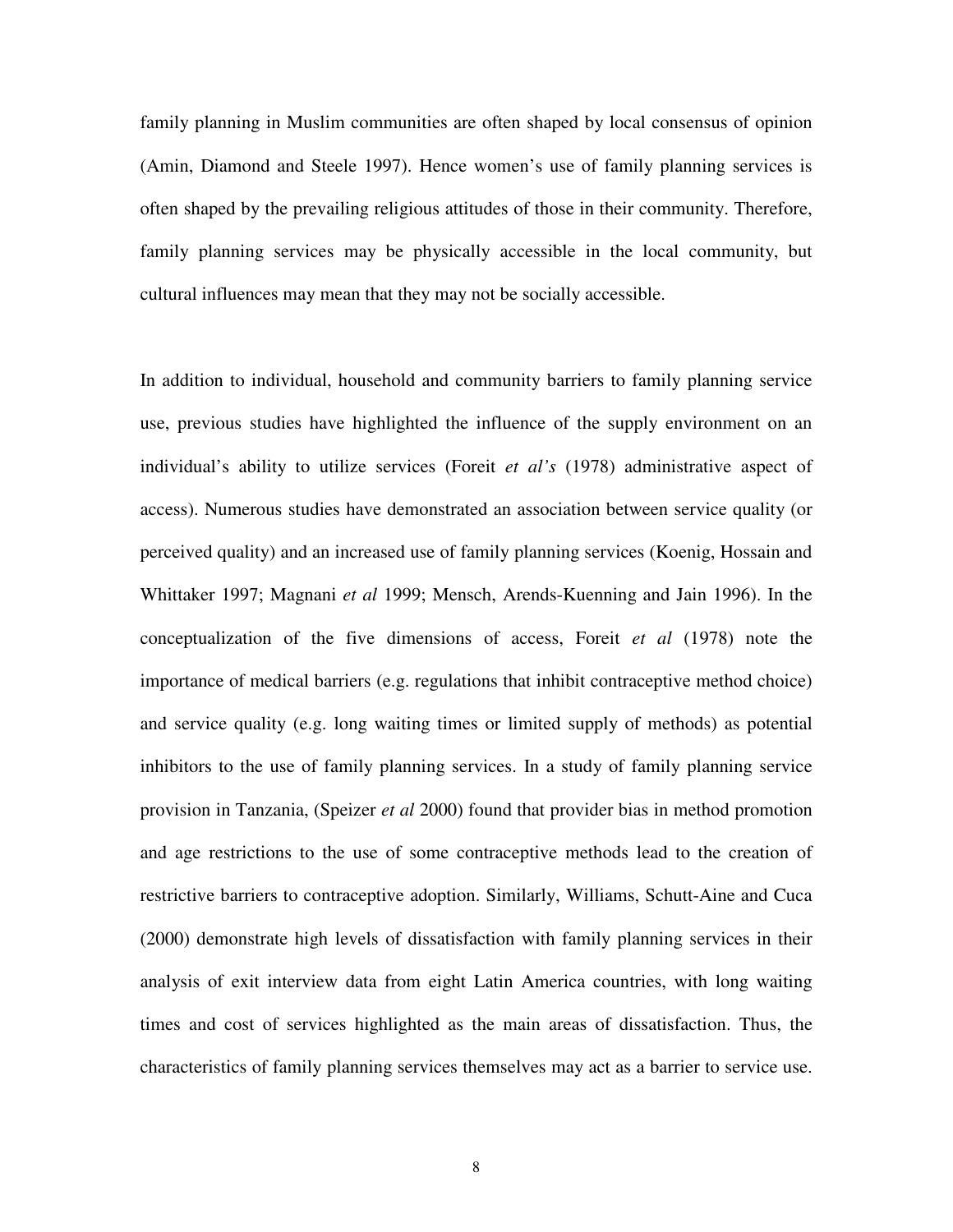The influence of service characteristics on service use may also be influenced by a woman's experience of health services. Previous contact with health professionals creates both confidence and familiarity in using health services, making a woman more likely to use other reproductive health services. A woman's previous exposure to health services has been shown to be a strong predictor of her propensity to utilize reproductive health services (Basu 1990; Bloom, Lippeveld and Wypij 1999).

#### *The Urban Poor*

The urban poor in developing countries are expected to increase significantly in number over the next 25 years, such that the balance of population in developing countries will shift from predominantly rural to mostly urban (PUPD 2003; Hinrichsen *et al* 2002). The greatest increases will occur in Asia and Africa, with the most significant increases in urban growth in the smaller, secondary cities rather than large urban centers. One of the implications of this change in population is the massive increase expected in the number of urban poor. The World Bank estimates that worldwide 30% of poor people live in urban areas, by 2020 the proportion is projected to reach 40% and by 2035 half of the world's poor people are projected to live in urban areas (Ravallion 2001).

The urban poor in slum areas face additional health penalties that may erase the urban health advantage. Generally urban residents have higher standards of living and better reproductive health than rural residents, however, the spatially concentrated urban poor, those in urban slums and squatter settlements, show levels of health that are significantly worse than their rural counterparts (PUPD 2003; Harpham *et al* 1995; APHRC 2002). In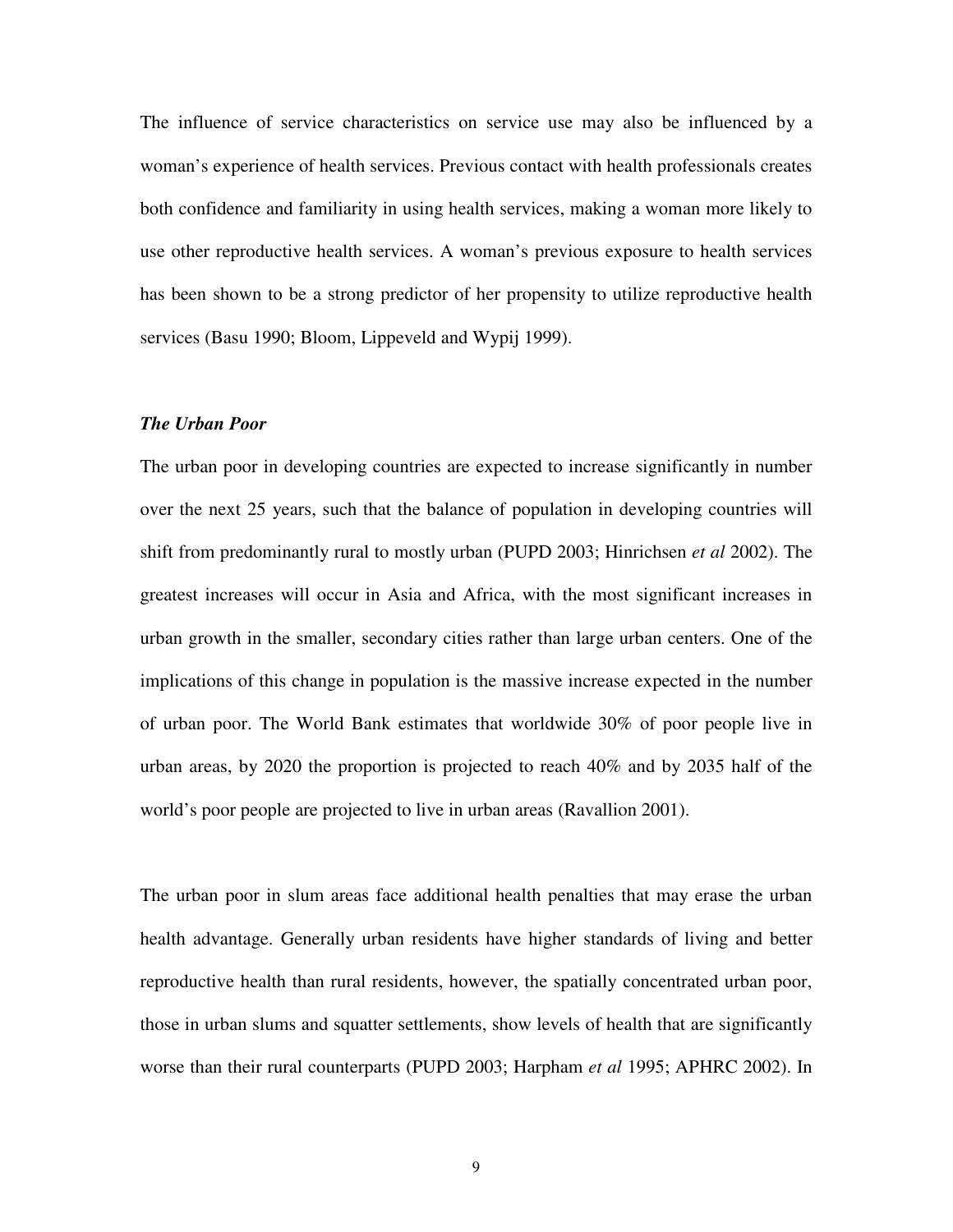addition, the reproductive health of the urban poor can be worse in smaller cities: unmet need for family planning is 25% in cities with less than 100,000 inhabitants, and 15% in cities with a population between 500,000 to 1 million (PUPD 2003). While large urban areas have a marked advantage in the provision of amenities and services, the smaller urban areas are significantly underserved. The urban poor in smaller urban cities are in a distinctly inferior position relative to other urban residents in terms of access to basic amenities (electricity, clean water, sanitation and adequate health care). They are also underserved in terms of access to reproductive health services compared with their counterparts living in larger cities (PUPD 2003). Given that the greatest increase in population is expected to occur in the smaller cities of developing countries, increased poverty rates and worsening reproductive health can be expected in secondary cities of developing countries. Researchers often neglect to investigate the health and service issues of the population in smaller cities (PUPD 2003). Therefore, greater research attention needs to be directed at the health issues of the urban poor, particularly those in secondary cities, who will form a group of increasing numerical and policy significance as urbanization increases (Hewett and Montgomery 2001).

This paper examines the barriers to family planning service utilization among urban poor women in slum areas in Pakistan. The aim of this paper is firstly to identify the factors associated with family planning service use and to identify the barriers to service utilization. Secondly, the paper identifies the homogeneity of these barriers amongst poor women in urban slums, and identifies the characteristics of women who report different types of barriers to using family planning services. A greater understanding of the factors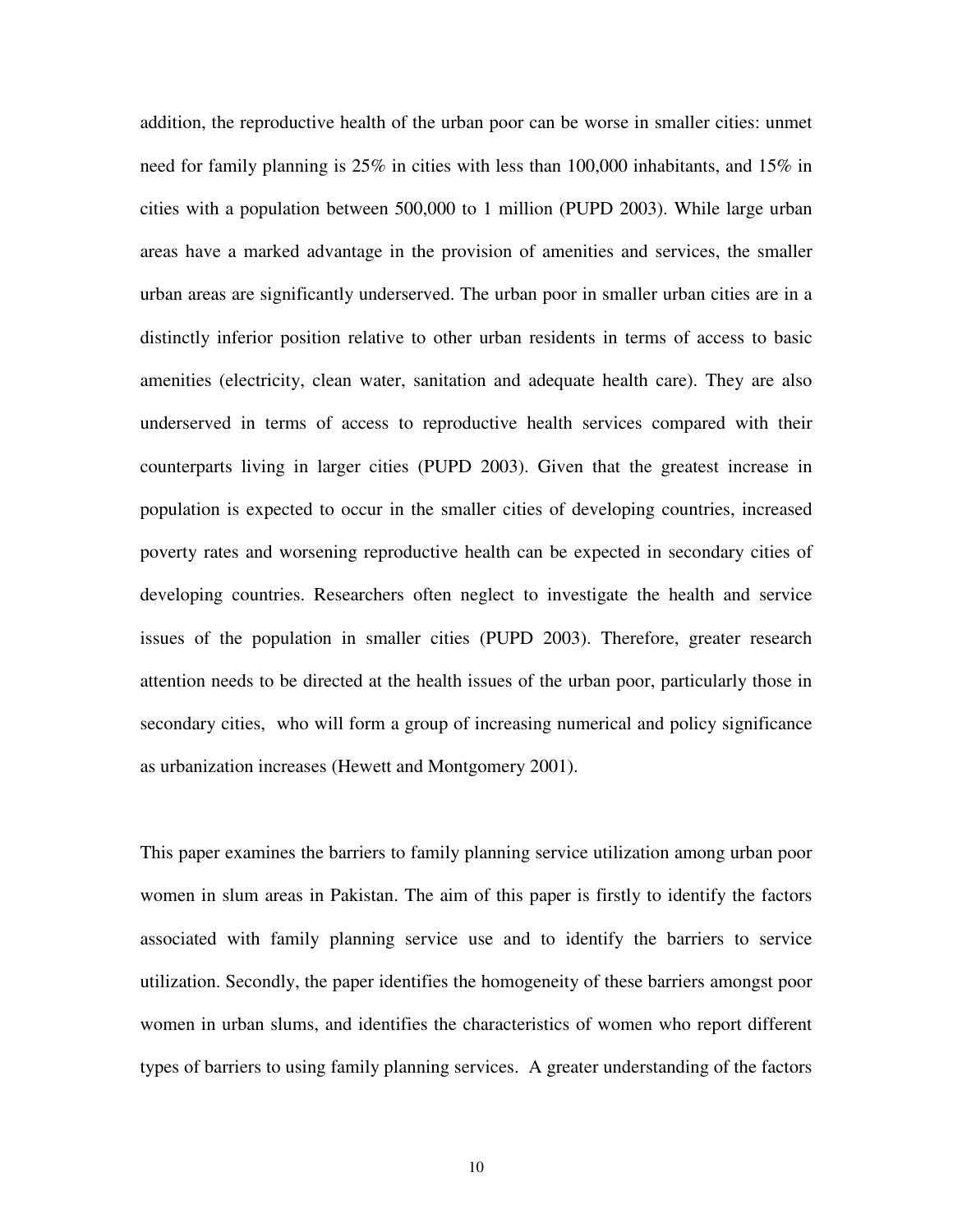that enable family planning service use and the barriers experienced by different types of women in urban poor areas has the potential to inform the provision of family planning services.

#### **Data**

Little is known about the health of the urban poor because most survey instruments do not capture this sub-group and the extent to which surveys miss the urban poor is unknown (Diamond *et al* 2001). Although Demographic and Health Surveys (DHS), commonly used for health research, provide nationally representative samples, they may omit hard to reach urban poor groups. This study focuses specifically on the urban poor, collecting data from slum settlements in six cities of Pakistan. Previous research of family planning use among the urban poor in Pakistan has concentrated on residents of Karachi, the largest city (Pasha, Fikree and Vermund 2001), however, the present study focuses on the urban poor residing in secondary cities, providing a more representative sample of Pakistan's urban poor. Data were collected in 2000 via a household-based questionnaire conducted with married women of reproductive age (15-45). The study was undertaken in slum areas of six mid-sized cities in the Punjab and Sindh provinces; Gujrat, Gujranwala, Sargodha, Larkana, Hyderabad, and Shikarpur. The cities were selected to represent a range of urban environments, in terms of levels and types of economic and health sector development. In each city there was a distinct area of urban poor in which the study was conducted; within each slum area four clusters were identified. Each of these slum areas was mapped, and households were selected from each cluster using systematic random sampling. Within each sampled household married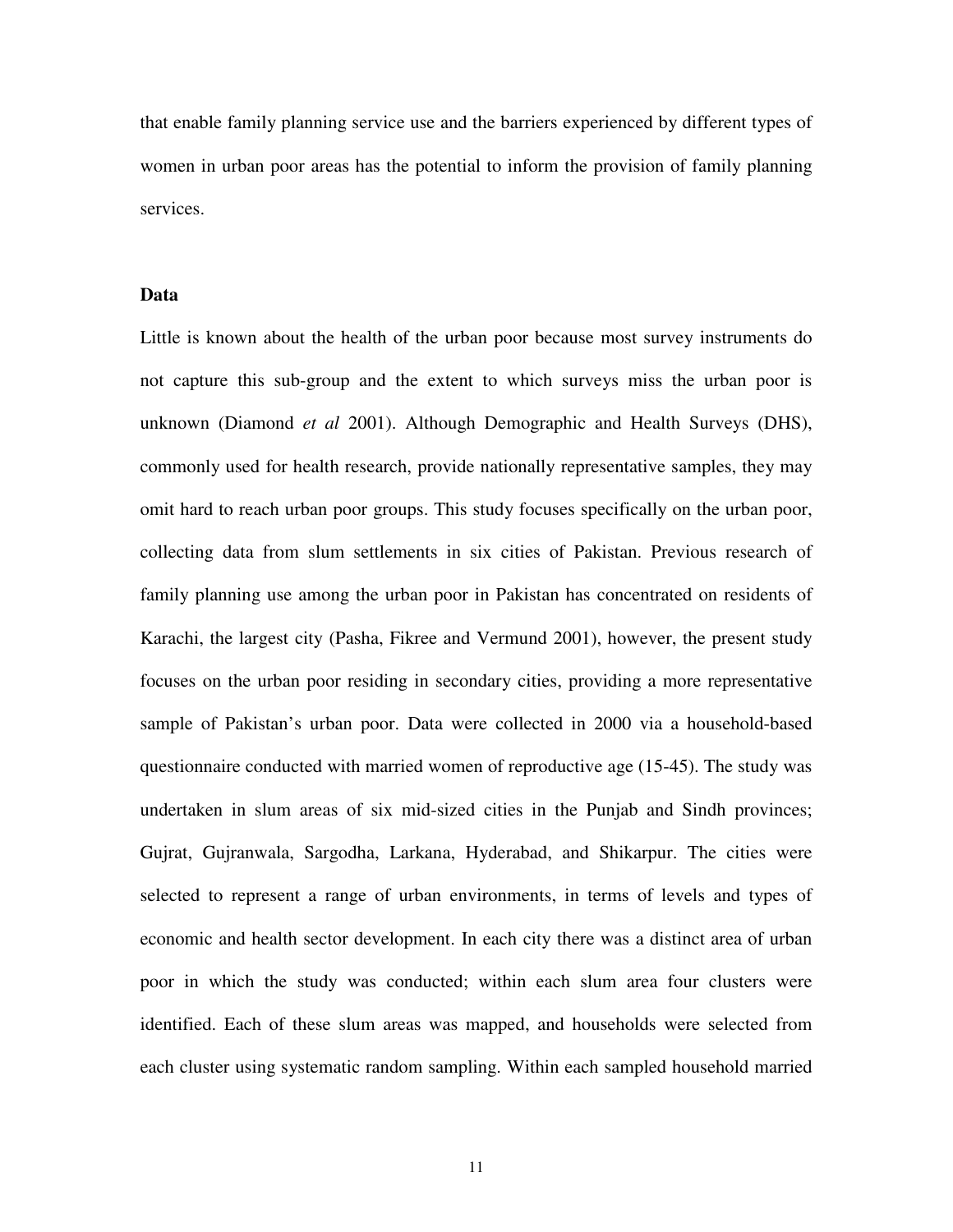women of reproductive age were interviewed. A sample of 5,338 married women of reproductive age was collected. The questionnaire collected information on women's knowledge, attitude and use of contraception, demand for family planning, experiences of using family planning services. The questionnaire also collected demographic and socioeconomic information and indicators of women's autonomy.

#### **Study Setting**

The characteristics of the urban slum areas were broadly similar. Each slum area was approximately 3-5 kilometers in radius and comprised of high density, low-income households. All slum areas were located in the industrial sectors or periphery areas of each city. Due to the size of the slum areas there was variation in the quality of the infrastructure within each slum, such that all slums contained some areas of relatively well-constructed housing and paved roads as well as pockets of unmade roads with open sewers and informal housing structures. Employment was generally in manual unskilled occupations, in particular laboring, agriculture, small vendors and a range of cottage industries. The health service environments within each slum were variable. Typically there was a predominance of small private health clinics and pharmacies located within the slum area and throughout the city, where family planning services were available. The Government hospital or Government-operated Family Welfare Clinic was often located outside the study area and access required using public transport.

#### **Method**

The analysis examines two areas: the use of family planning services, and the reasons for the non-use of family planning services. Model One examines the determinants of family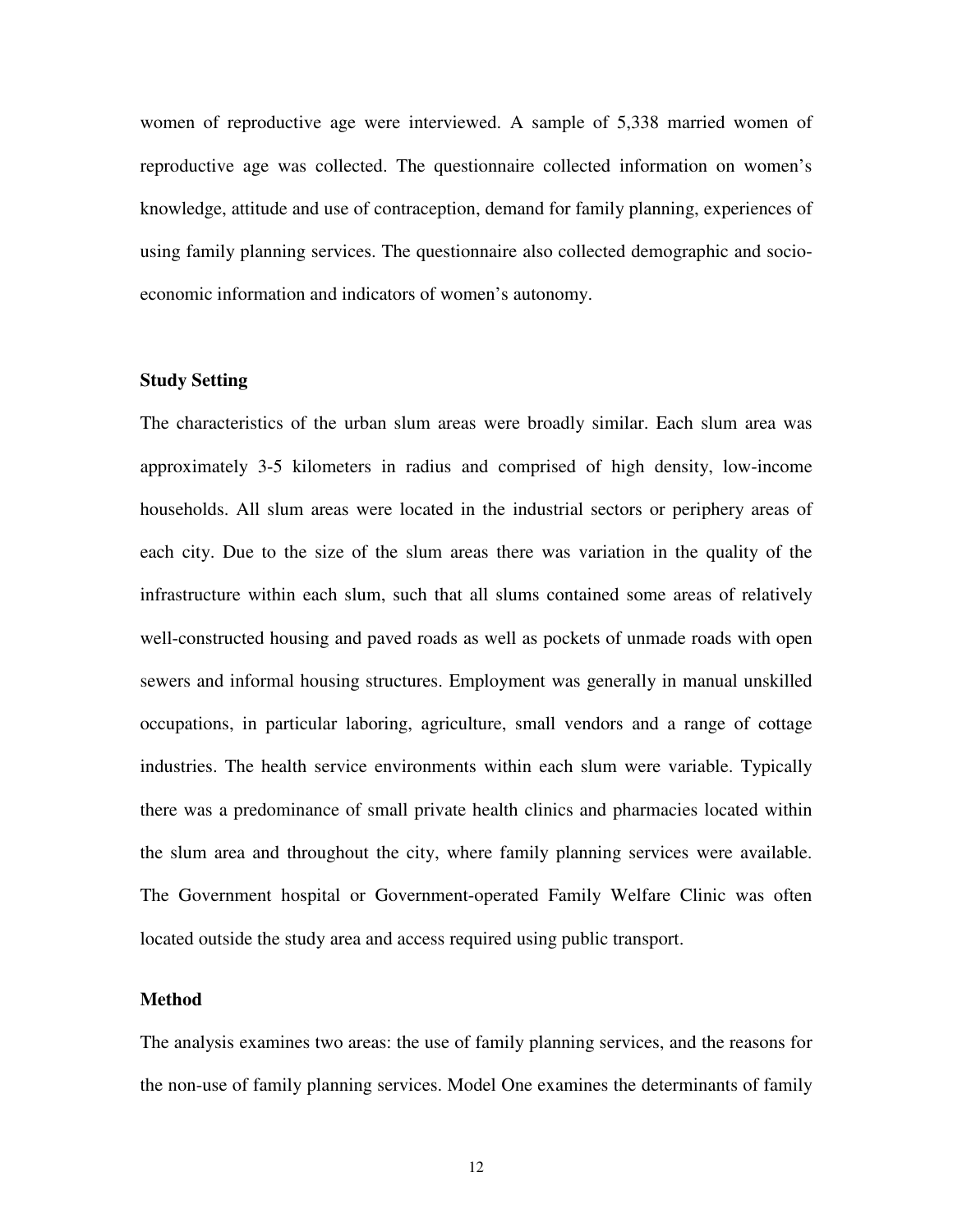planning service utilization by fitting a logistic model to a binary outcome coded one if the respondent reports having ever used a family planning service. Family planning services include both public and private services. The analysis sample is restricted to married women with at least one child (n=4304).

Model Two examines factors associated with the reasons for non-use of a family planning service. Although it is possible that the decision not to use family planning services is the product of a number of factors, women were asked to report the main reason for their non-use of family planning services. The reasons for the non-use of family planning services, as reported by the respondents, were then categorized according to Foreit *et al's* (1978) five dimensions of access: *economic* (cost), *psychosocial* (religious opposition, opposition of the husband, and respondents own nonreligious opposition), *cognitive* (lack of knowledge of family planning services or methods), *physical* (distance to services), and *administrative* (poor services and heard of bad experiences at services). A multinomial model is fitted, using women who have attended a family planning service as the comparison group, facilitating an examination of the influence of socioeconomic and demographic factors as predictors of the barriers to family planning service use. The barriers to service use are self-reported, and 1376 women (27%) reported a desire for more children as the main reason for not attending a family planning service. Additionally, 93 women (2%) reported that they were currently using natural methods of family planning (breastfeeding or withdrawal). As the aim of the analysis is to examine barriers to service use, women who want more children or who are using natural methods of family planning are excluded from the analysis, thus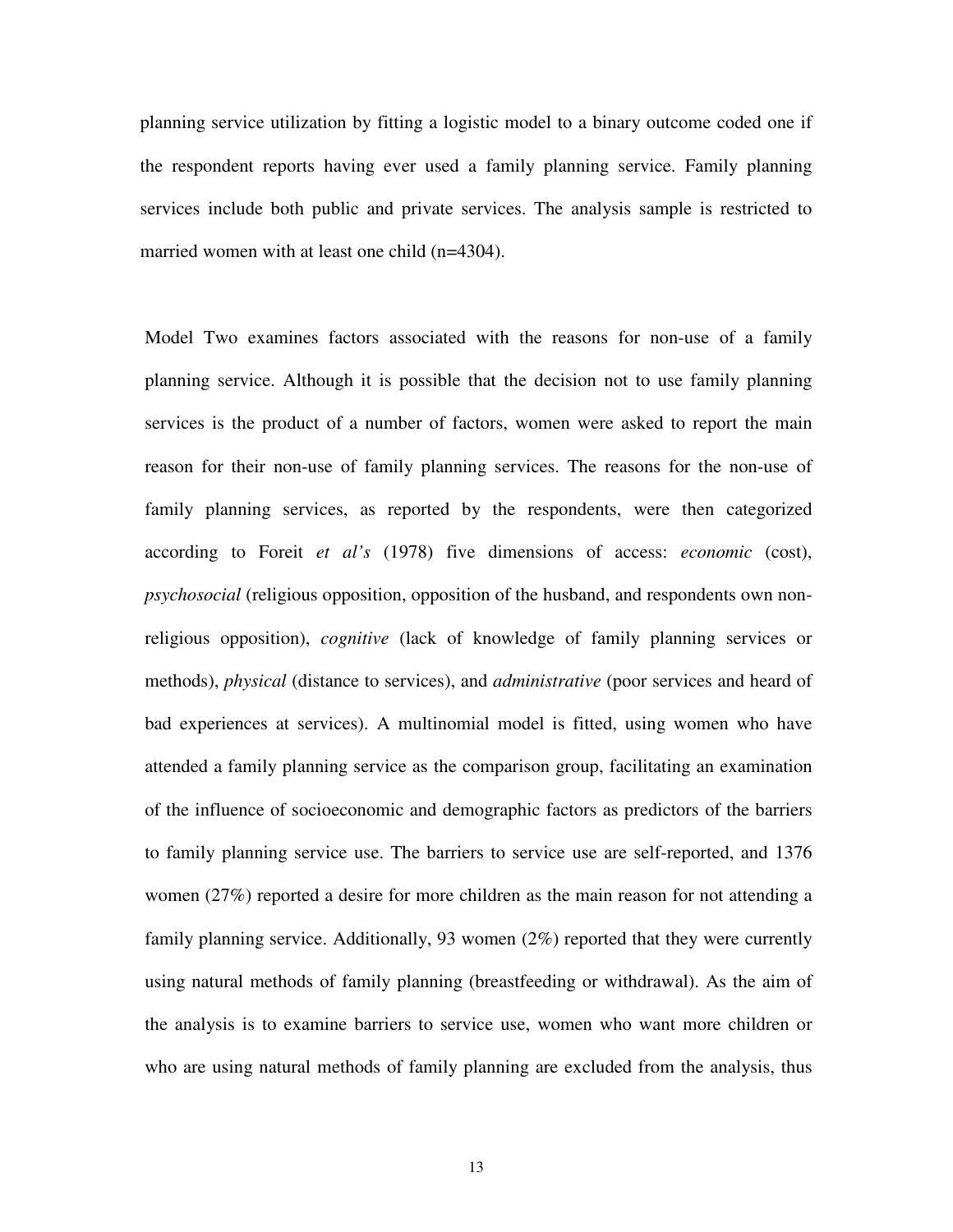removing those who do not have a desire to use services (and thus potentially do not face barriers) from the analysis. The analysis sample is thus 2835 married women of reproductive age with at least one child.

The determinants of each of the outcomes are examined in terms of demographic (parity), socioeconomic, geographic and female autonomy factors. Socioeconomic factors include the respondent's level of educational attainment, the educational attainment of her husband, and whether the respondent works in paid employment outside the home. Factor analysis was performed to create an asset index using data on the ownership of household goods and the presence of electricity and sanitation facilities in the household. The asset index is intended as a proxy measure for the socioeconomic status of the household (Filmer and Pritchett 1988), and is divided into three categories: low, medium and high<sup>1</sup>. The models also control for media exposure, as to whether the respondent watches television or listens to the radio. The province is included in the models to control for regional differences in the provision of health services. Indicators of female autonomy and decision-making are identified through; the presence of a mother-in-law in the household, the husband's approval of family planning, and the woman's ability to go outside her neighborhood with another adult.

<sup>&</sup>lt;sup>1</sup> Principal Components Analysis was used to create the asset index. The variables used in the creation of the index are whether the household has electricity, the type of roof, floor and wall materials, household water source, and the ownership of household goods (television, radio, refrigerator, bicycle, motorcar, room cooler). The score was then divided into 3 equal groups, labeled low, medium and high.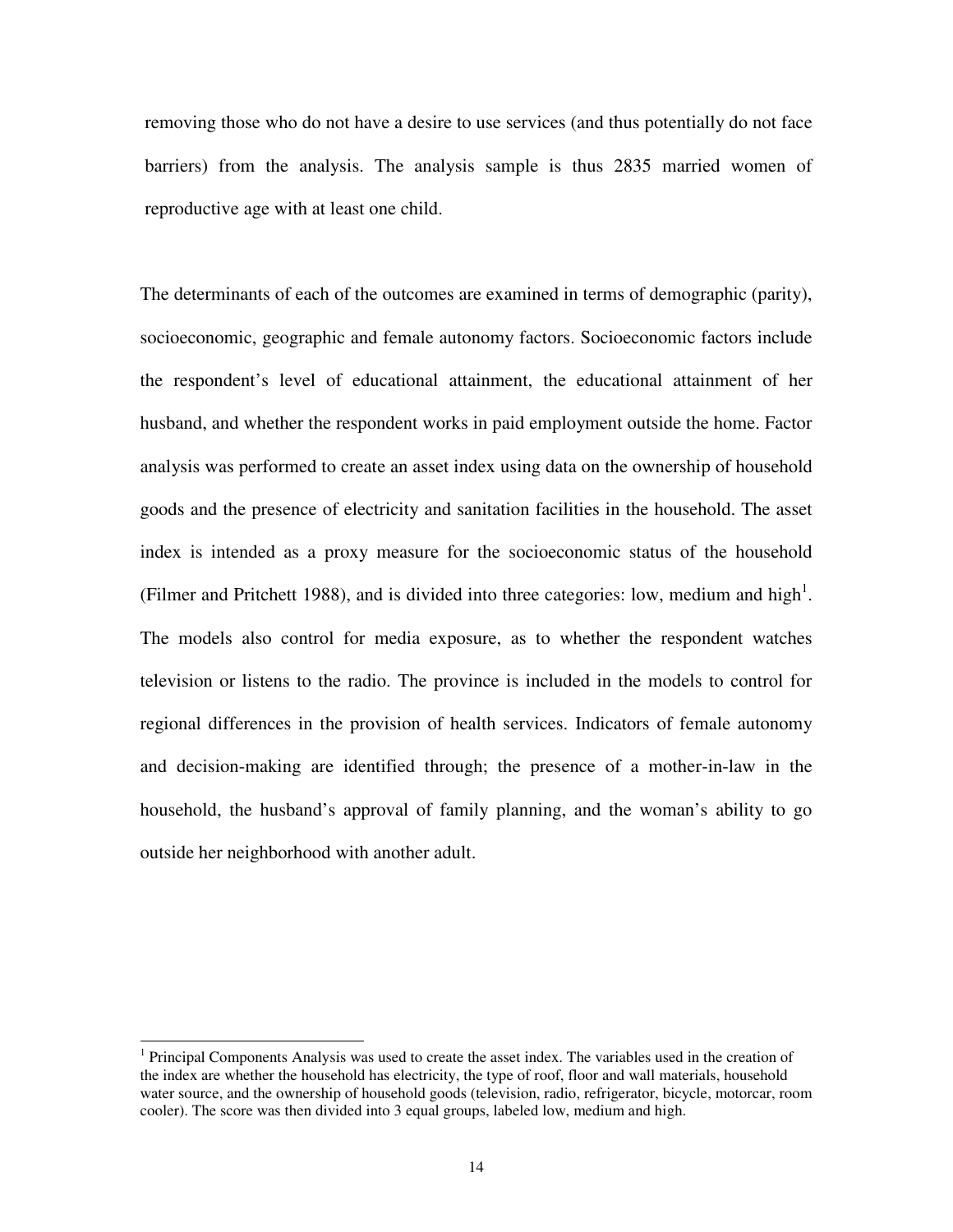#### **Results**

## *Determinants of family planning service utilization*

Table 1 shows the results of the modeling of family planning service utilization. The educational status of both the woman and her husband displayed significant positive relationships with a woman's odds of utilizing a family planning service. Relative to women with no education, women with primary, middle and secondary or higher education had significantly greater odds of utilizing a family planning service (primary OR 1.35, middle OR 1.44 and secondary and above OR 1.63). Similarly, relative to women whose husband's had no education, women whose husband's had primary, middle and secondary or higher education had greater odds of utilizing a family planning service (primary OR 1.35, middle OR 1.55 and secondary and above OR 1.95). The asset index, a proxy for household socioeconomic status, was not significantly related to the utilization of family planning services. It is suggested that the inclusion of both the woman's and her husband's educational status captures much of the socioeconomic influence on family planning service utilization. Women who reported watching television or listening to the radio had significantly greater odds of utilizing family planning services (watch television OR 1.47 and listen to the radio OR 1.25).

#### TABLE ONE HERE

The odds of using a family planning service increased with parity. Relative to women with only one child, women at all other parities displayed greater odds of using a family planning service (parity 2-3 OR 2.06, parity 4-5 OR 2.86, and parity 6+ OR 4.52). Two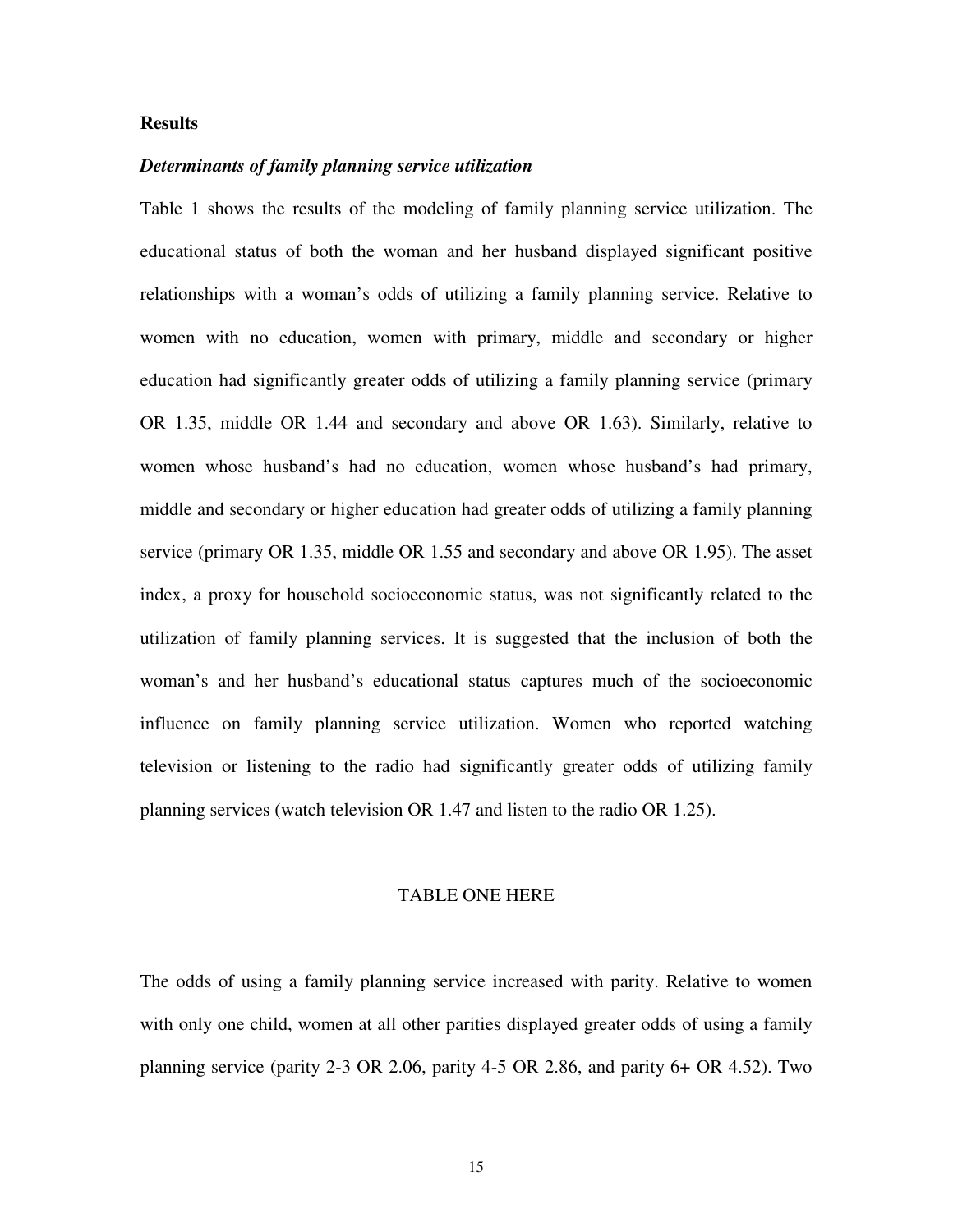indicators of female autonomy were significantly associated with the use of family planning services. Women who reported that their husband approved of family planning were more than ten times more likely to use a service (OR 10.31) and women who were able to go outside of their neighborhood with another adult (OR 1.24) had greater odds of utilizing a family planning service. The presence of a mother-in-law in the household reduced the odds of a woman having ever used a family planning service (OR 0.45). Women who live in the Sindh province have significantly greater odds of utilizing a family planning service (OR 1.44) than women who live in the Punjab province.

## *Reasons for non- use of family planning services*

Seventy-five percent of the sample (n=4001) reported never using a family planning service. Figure 1 shows the distribution of the reasons for the non-use of family planning services among urban slum women categorized into Foreit *et al's* (1978) five dimensions. Psychosocial barriers, which include husband's opposition and religious opposition, account for 50% of reported barriers to family planning service use, administrative barriers accounted for 22%, cognitive barriers for 8.8% and economic barriers for 15%. Physical distance was reported as a barrier to service use by only 95 (4.3%) respondents.

#### FIGURE ONE HERE

Table 2 shows the results of the multinomial model of the reported barriers to family planning service use: the comparison group is women who have used a family planning service. The reporting of psychosocial barriers to family planning service use was largely driven by the woman's level of education attainment. Relative to women with no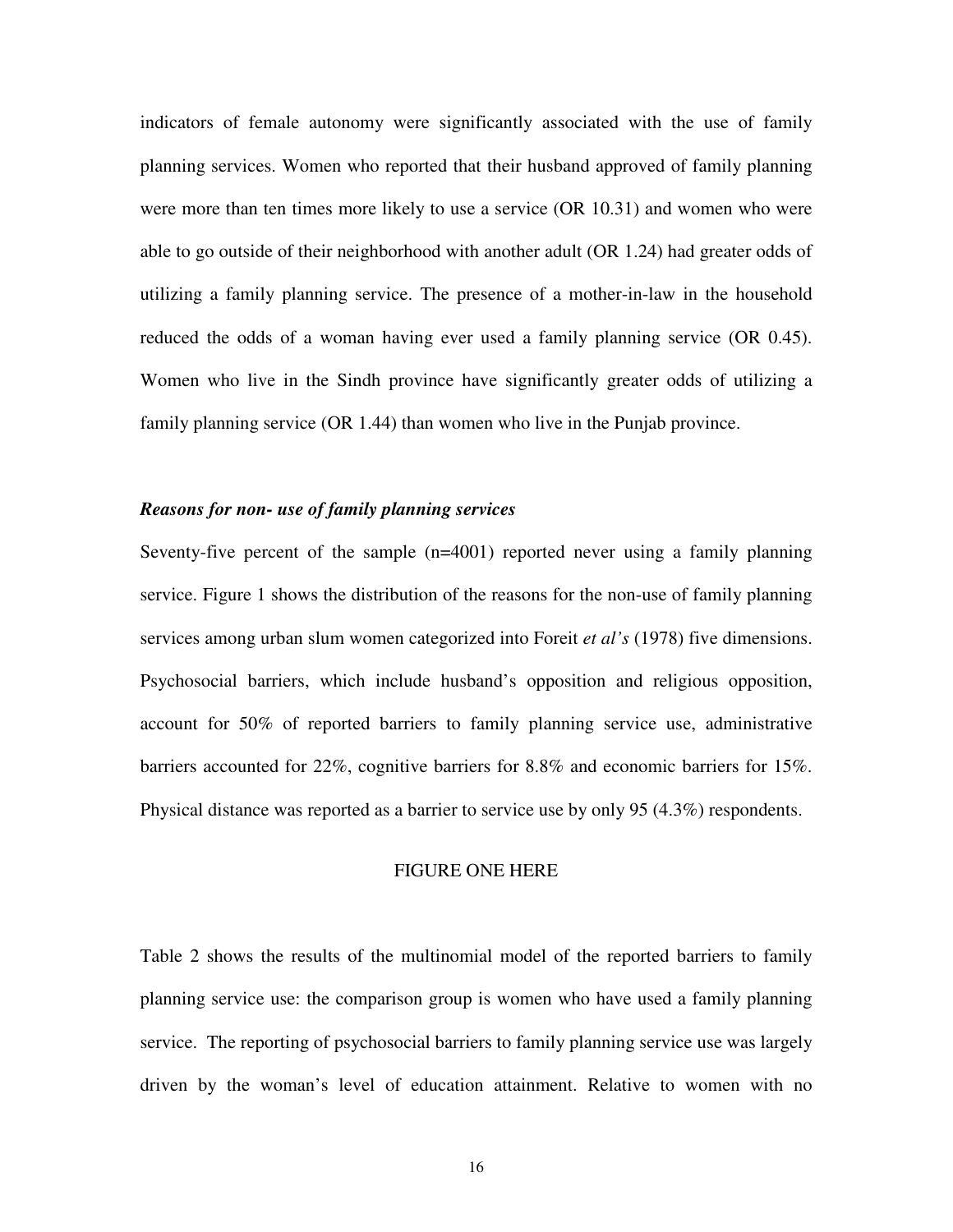education, women with all levels of education were less likely to report psychosocial barriers to service use (primary  $RRR<sup>2</sup>$  0.63, middle RRR 0.60, secondary or higher RRR 0.46). Similarly, the asset index had a significant negative effect on the reporting of psychosocial barriers. Women from households with medium (RRR 0.69) and high (RRR 0.65) asset scores were less likely to report psychosocial barriers then women from households with low asset scores. Exposure to media also reduced the reporting of psychosocial barriers, with women who reported watching television (RRR 0.48) or listening to the radio (RRR 0.80) being less likely to report psychosocial barriers. Women at high parities (parity 6+ RRR 0.58) showed a lower likelihood of reporting psychosocial barriers to family planning service use than women with only one child. The presence of a mother-in-law in the household significantly increased the reporting of psychosocial barriers to family planning service use (RRR 1.59). Women who were employed outside the home showed a significant increase in the likelihood of reporting psychosocial barriers (RRR 1.39), whilst women who were able to travel outside their neighborhood had a lower likelihood of reporting psychosocial barriers (RRR 0.74)

#### TABLE TWO HERE

Economic barriers to family planning service use were largely driven by socio-economic indicators. Relative to women from households with a low asset score, women from households with a medium (RRR 0.60) or high (RRR 0.59) asset score had a lower likelihood of reporting economic barriers. Similarly, women whose husbands had middle level education (RRR 0.44) and secondary or higher education (RRR 0.48) had a lower likelihood of reporting economic barriers to service use than women whose husbands had

 $2$  RRR = Relative Risk Ratio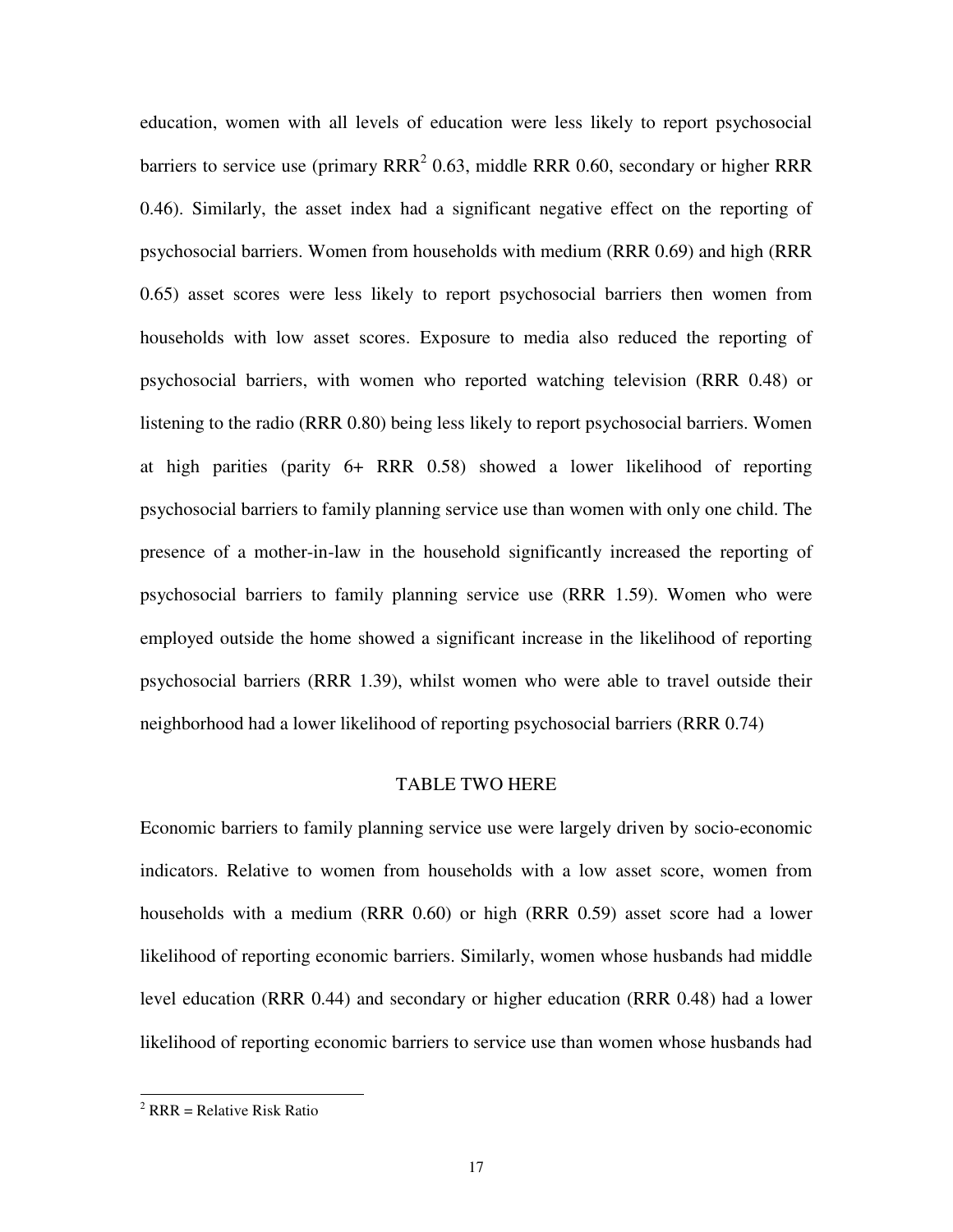no education. High parity slum women (parity 6+ RRR 0.46) showed a lower likelihood of reporting economic barriers to family planning service use than women with only one child. Women who reported listening to the radio were less likely to report economic barriers (RRR 0.72), although there was no effect of television watching on the reporting of economic barriers. Women who worked outside the home were more likely to report economic barriers to family planning service use (RRR 1.24).

The reporting of administrative barriers to family planning service use declined with the husband's level of educational attainment, the household asset score and parity. Relative to women whose husbands had no education, women whose husbands had any level of education were less likely to report administrative barriers to service use (primary RRR 0.50, middle RRR 0.38, secondary or above RRR 0.36). Women from households with medium (RRR 0.55) or high asset scores (RRR 0.79) were also less likely to report administrative barriers. Relative to women at parity one, women at parity 4-5 (RRR 0.45) and 6+ (RRR 0.22) were less likely to report administrative barriers to family planning service use.

Women with middle level (RRR 0.39) and secondary or above education (RRR 0.35) were less likely to report physical distance as a barrier than women with no education. Women from households with medium (RRR 0.37) or high asset scores (RRR 0.44) were also less likely to report physical distance as a barrier than women from households with a low asset score. The presence of a mother-in-law in the household increased the reporting of physical distance as a barrier to family planning service use (RRR 1.26),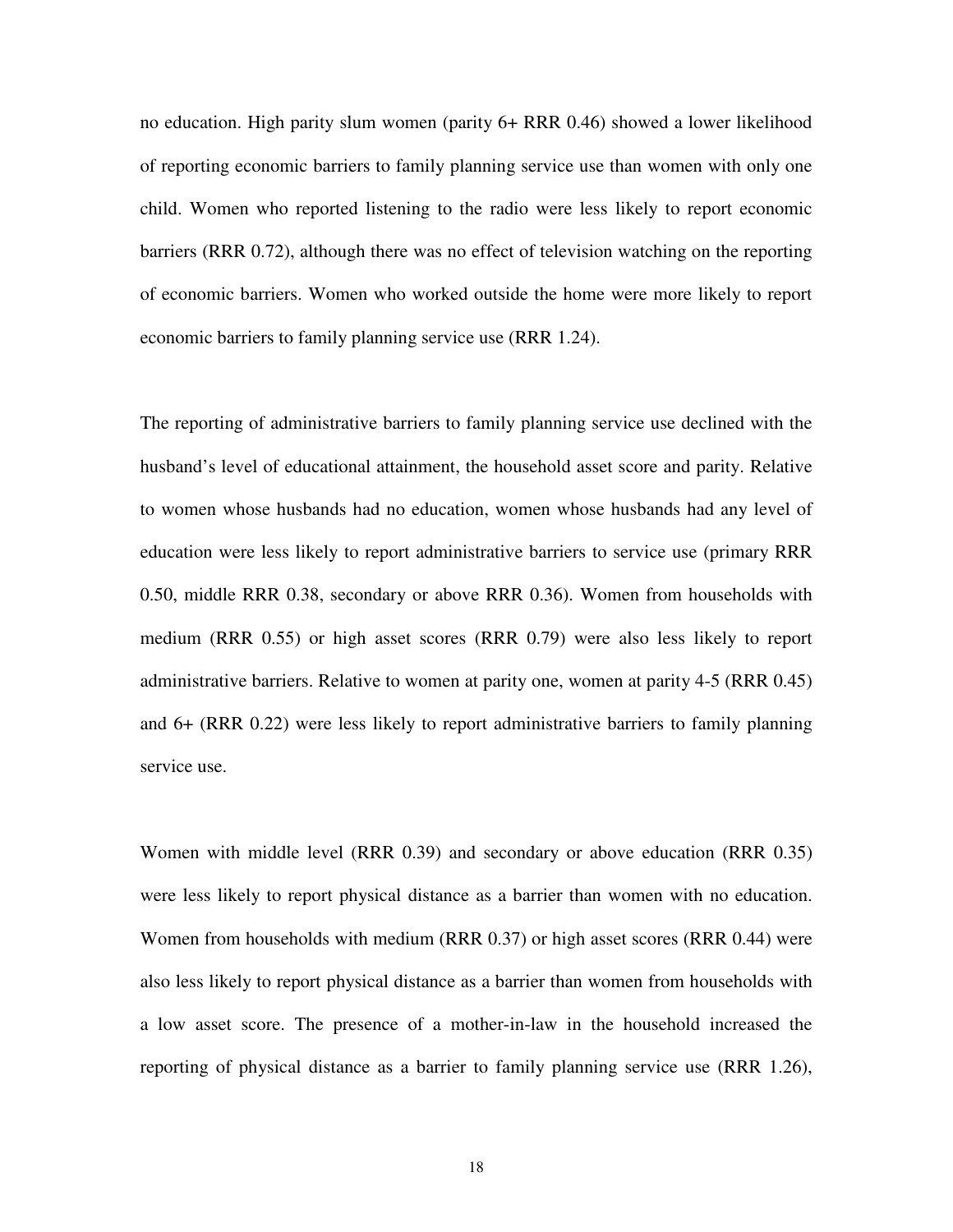whilst the ability to travel outside the neighborhood decreased the reporting of physical barriers (RRR 0.71).

The reporting of cognitive barriers to family planning service use was lower among women with education of primary (RRR 0.62), middle (RRR 0.48) and secondary or above (RRR 0.70), and women who reported watching television (RRR 0.33). Women who worked in paid employment outside the home were more likely to report cognitive barriers to service use (RRR 2.01).

There were significant differences in the reporting of barriers to family planning service use between women in Punjab and Sindh, which remained after controlling for individual and household characteristics. Women who live in Sindh were less likely to report psychosocial (RRR 0.60) and physical (RRR 0.14) barriers to family planning service use than women in Punjab, although they were more likely to report administrative (RRR 2.13) and cognitive barriers (RRR 2.51).

#### **Discussion**

The results demonstrate the influence of each of Foreit *et al's* (1978) five dimensions of access on the propensity of urban poor women to use family planning services, and in particular that the five dimensions have differential impact on women's ability to use family planning services according to individual and household characteristics.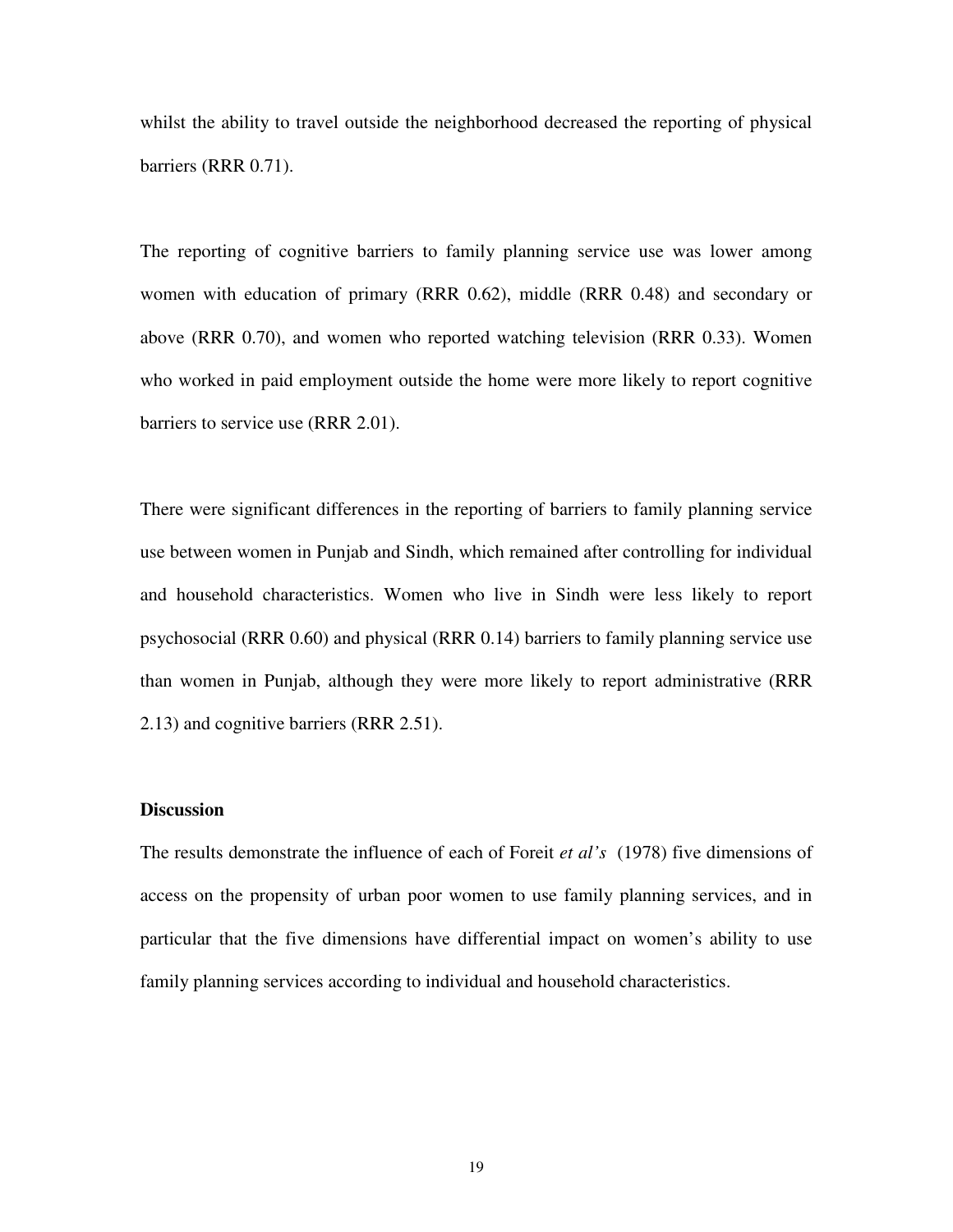The greatest obstacles to family planning service use for urban poor women are the psychosocial barriers; which include the opposition of religion, husband or personal opposition to family planning. Half of all urban poor women identified psychosocial reasons as the primary barrier to using family planning services. Typically, women reporting psychosocial barriers are most likely to display more traditional characteristics in terms of household structure and personal autonomy. These women are most likely to be the poorest, have no education, no exposure to radio or television, and have only one child. They are also likely to live in a household with their mother-in-law present and have restricted personal mobility to travel unaccompanied outside the local area.

In Pakistani households the weight of decision-making lies with the male and thus the approval of the husband is a crucial for a woman to use family planning services. This is clearly shown by the finding that women whose husband's approved of family planning were ten times more likely to have used a family planning service. However, the influence on a woman's ability to seek family planning services extends beyond the husband to other household members, in particular, a mother-in-law. Women who lived in households with a mother-in-law present were less likely to have used a family planning service and more likely to report psychosocial barriers to family planning service use. A study of family planning use in squatter settlements in Karachi found the perceived opposition of the mother-in-law was a deterrent to women to adopt a family planning method (Pasha, Fikree and Vermund 2001). The presence of a mother-in-law may represent the presence of more traditional attitudes towards family planning use in the household. A mother-in-law may also represent familial pressure for larger families,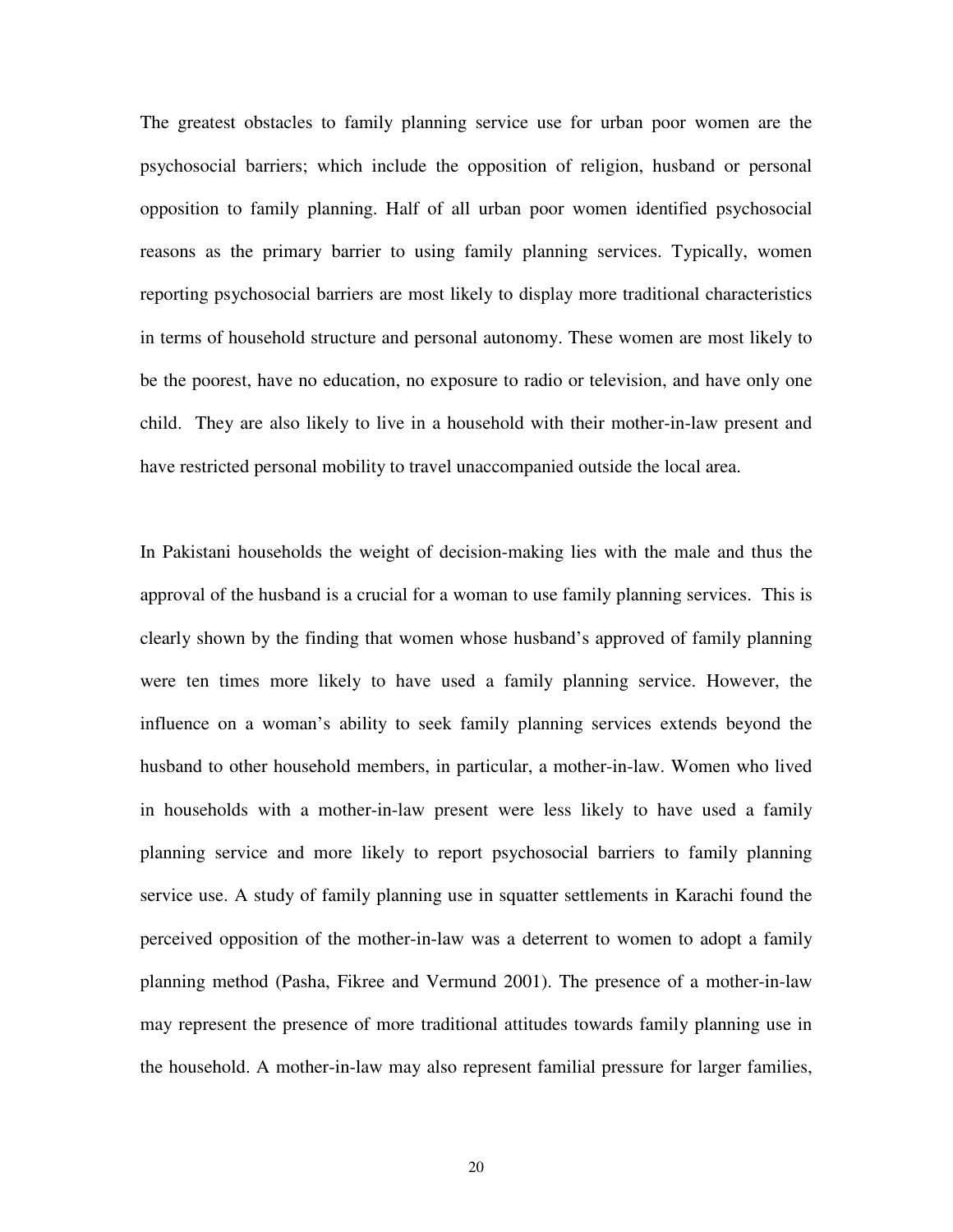particularly for sons. Women living in households with a mother-in-law present thus potentially face the dual burden of negative attitudes towards the use of family planning services from both the husband and the mother-in-law. Given that 48% of women lived in a household with their mother-in-law present, this is a significant psychosocial barrier to the use of family planning services. The strong influence of household members on a woman's ability to utilize family planning services stresses the importance of targeting family planning messages not only to the potential users of such services, but also to those who influence a woman's decision to utilize family planning services, most notably husbands and mother-in-law or elders.

Greater personal mobility can lead to increased use of family planning services by urban poor women and a reduction in the reporting of psychosocial barriers to service use. Given the prevailing *purdah* system, women who are able to travel outside their neighborhood are likely to be from less conservative households, and thus more likely to have greater personal freedom to utilize family planning services, particularly those that require permission from husband's.

Women with no education were most likely to report psychosocial barriers to the use of family planning services. In a society in which women's mobility is restricted by *purdah*, women who are allowed to attend school are likely to be from more progressive households. A woman's involvement in education may also increase her exposure to the health system and provide her with the functional autonomy to utilize services, allowing her to surmount the psychosocial barriers faced by less educated women. Similarly, the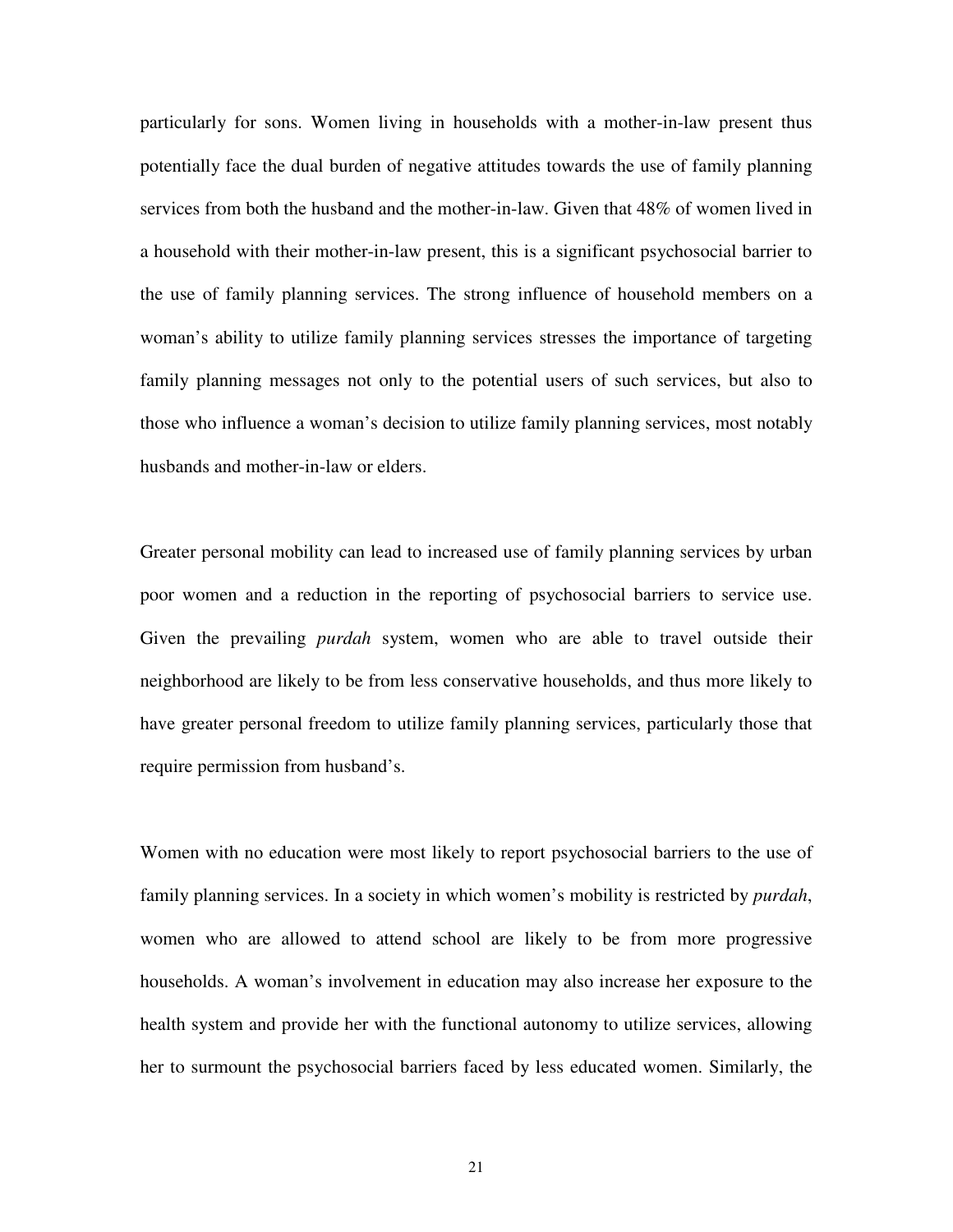lack of media exposure amongst women reporting psychosocial barriers to service use, suggests a relationship between increased access to information and a woman's ability to surmount psychosocial barriers to service use.

Women who were employed outside the home were more likely to report psychosocial barriers to family planning service use. Only 754 respondents (14%) reported working outside the home, and were employed mainly in unskilled manual work. The percentage of women in paid employment declines with the level of household wealth: 28% of women from households with a low asset score are in paid employment compared to only 4% of women from households with high asset scores. Given the social norms of women's restriction to the home, the participation of women in the workforce is unusual and is most common among the poorest households where it may be an economic necessity, as women in paid employment were also more likely to report economic barriers to service use. Women who work outside the home are thus likely to be from households without the disposable income to allow the use of family planning services.

Administrative barriers were the second most commonly reported barrier to family planning services identified by urban poor women. Administrative barriers in this study referred to the *perception* that services are of poor quality and fear of using services due to reports of bad experiences of others. The barriers are thus perceptions of service quality, and do not reflect actual administrative barriers that may be in place at family planning services (for example, parity requirements). The data does not include information on actual administrative barriers. Given that poor perception of family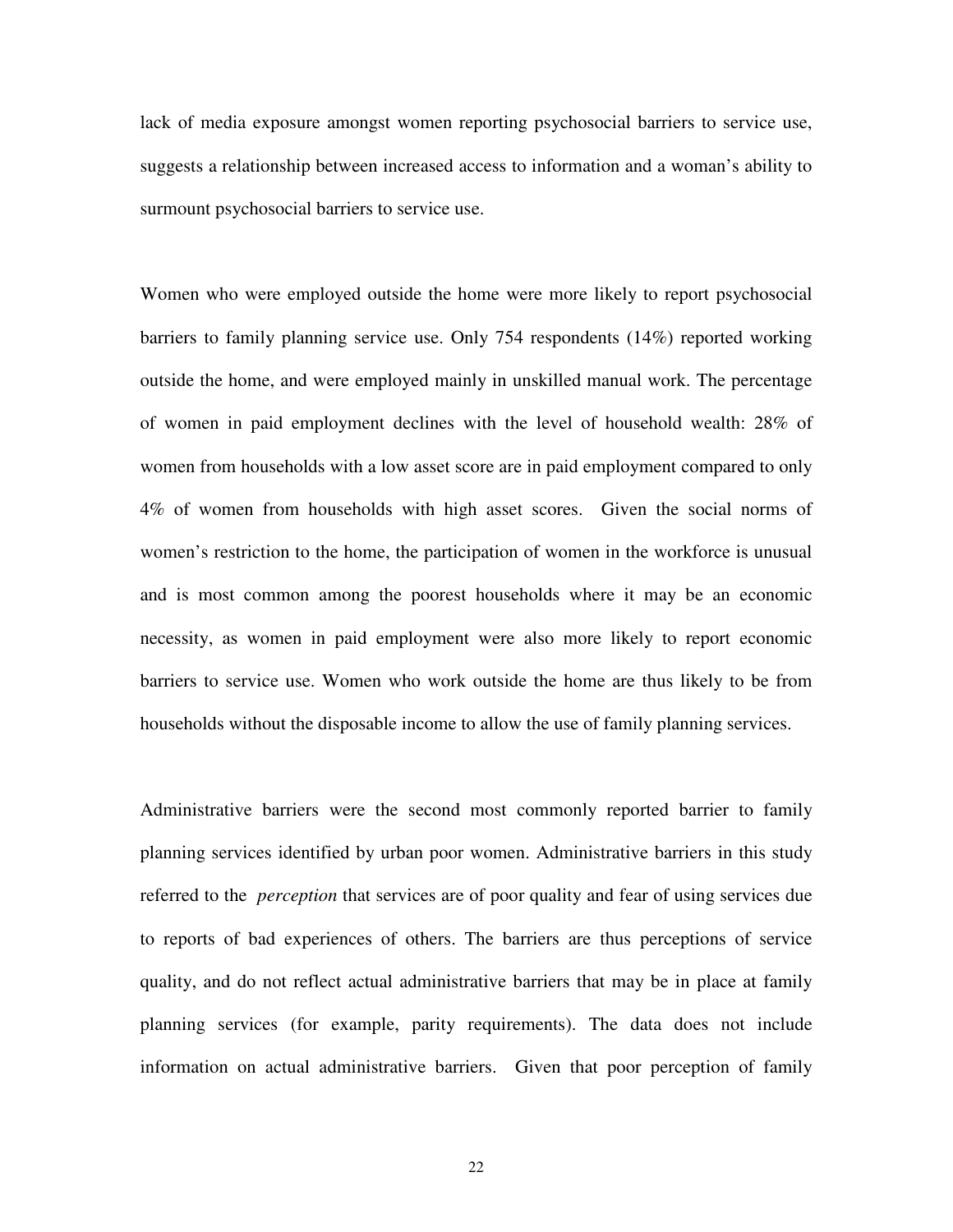planning services constitute the second greatest barrier amongst urban poor women, this points to the need for family planning promotion efforts to target urban slum areas to dispel some of the fears about service quality.

Administrative barriers were most likely to be experienced by women in the poorest households with a low assets score and whose husbands had no education. The lower reporting of administrative barriers among women from relatively wealthy households may reflect the types of services that such women would use. Women from the wealthier households of urban slums, with greater funds available for health service use, are more likely to utilize private health services. Hence, such women may also be less likely to report issues of quality as barriers to service use as they can afford to utilize better quality services. In addition, women at parity four and above were less likely to identify administrative barriers to service use. Women of higher parities are likely to have had more contact with general health services for themselves or their children and may be less likely to be deterred by anecdotal information about poor services.

Economic barriers to service use were reported by only 15% of urban poor women. Not surprisingly, these are most likely to be the poorest women and those with little or no education. Women from households with higher asset scores and whose husband had a higher level of education were less likely to report economic barriers to service use. The results, therefore, highlight that even is slum areas the advantages afforded to women from relatively richer households whereby greater economic wealth reduces the presence of economic barriers to family planning service use. It is also important to note that the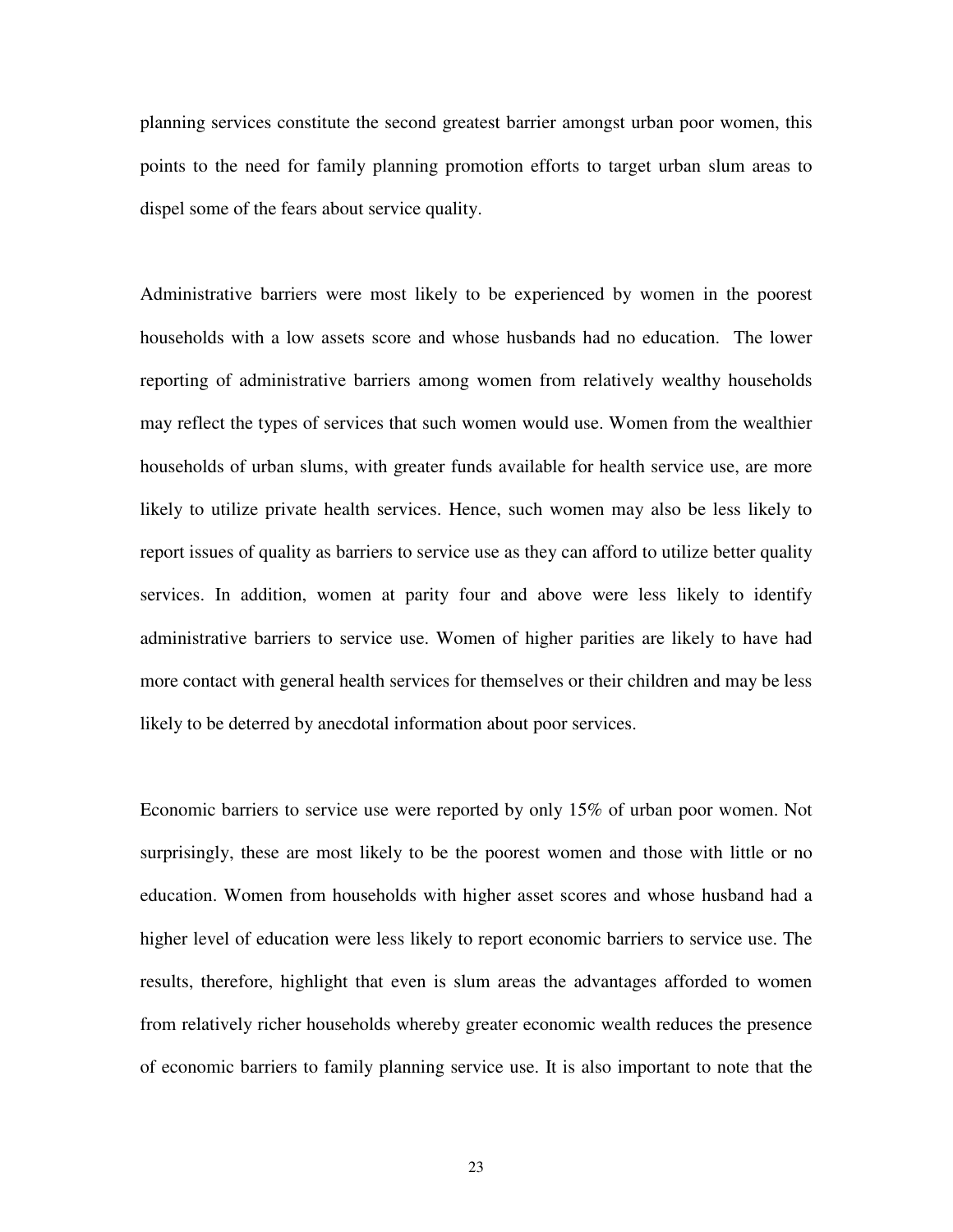use of free family planning services still incurs costs in the form of transport and absence from household economic activity, and even these costs can form a significant barrier for the poorest households. This finding reinforces the need to continue cost-free family planning services that are physically and economically accessible to women in urban slum areas.

The economic advantages are, however, limited to a small proportion of the sample: 71% of women and 41% of their husbands were either illiterate or received only primary level education; whilst 25% of women are in households with low asset scores. Thus the economic advantages afforded to those with high levels of education and women from 'richer' households are restricted to a small proportion of the populations in slum areas, and the majority of women from urban slums still face potential economic barriers to service use.

Few women reported cognitive barriers to family planning service use. Not surprisingly, these were women with no education and no exposure to the media, indicating the effect of education in creating greater awareness of and exposure to the health system. The social marketing of contraceptives increased rapidly in Pakistan in the 1990s, and thus women who have access to the media are more likely to have gained knowledge of family planning methods, potentially reducing cognitive barriers to family planning service use. Media exposure may also impact other household members who are exposed to the same social marketing messages. This may create greater household awareness and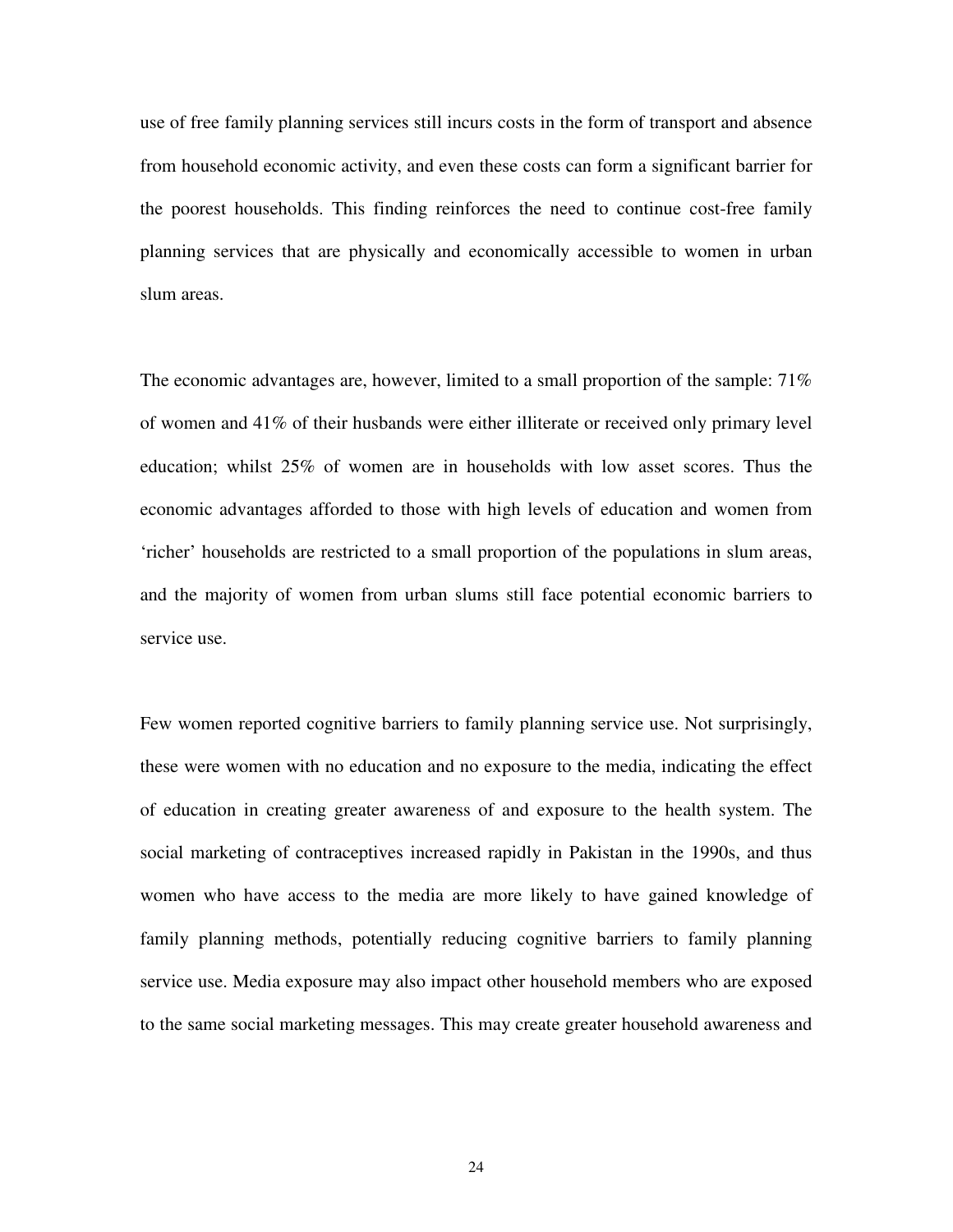discussion of family planning, potentially reducing the opposition of other household members to service use.

Physical barriers to family planning services were reported by the fewest women in urban slums, however, those who did report physical barriers were those with the lowest level of personal mobility. Women who lived in a household with a mother-in-law present were the most likely to report physical distance as a barrier to service use. Young newly married women have low status in the Pakistani household, and thus their personal mobility is likely to be strictly limited, restricting their ability to access to family planning services. It is these women who would most benefit from community based distribution of contraceptives within the urban slum areas.

This study has examined the barriers to family planning service use in terms of individual and household characteristics, although the data does not permit an examination of the influence of the service environment on the barriers to service use. The data does not include information on the types of services available in the study sites, or on characteristics of the services (e.g. opening times and cost). It may be expected that the local service environment would strongly influence both the use of services and the types of barriers a woman may face in accessing services. For example, women who live in areas with a predominance of private services may be more likely to faces economic barriers to service use. The lack of service data is thus a limitation of this study, and the study should thus be regarded as an examination of only the individual and household determinants of the barriers to family service planning use.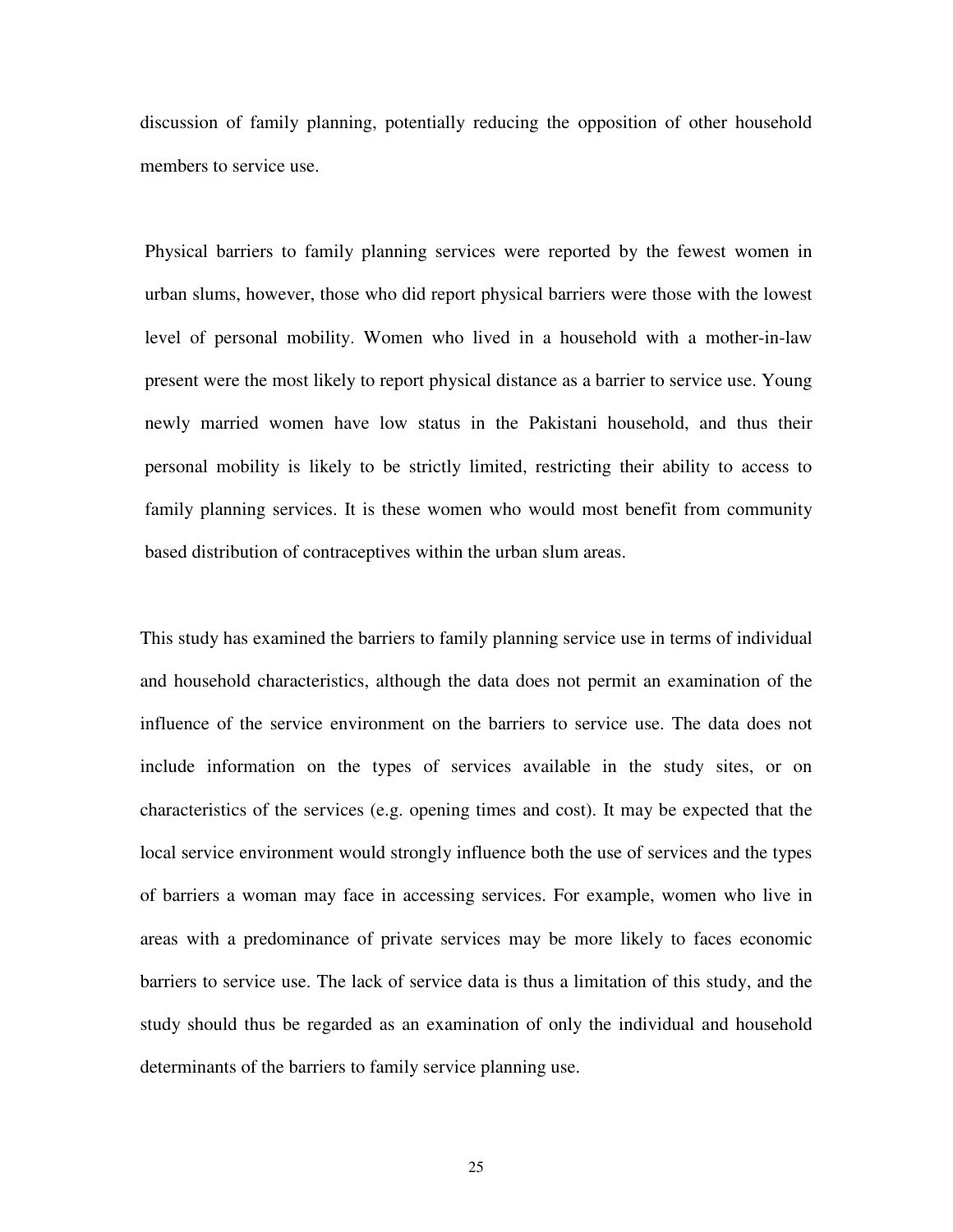#### **Conclusion**

This research has highlighted two key issues regarding the provision of family planning services to the urban poor. First, the urban poor cannot be treated as a homogenous group; there exist important socio-demographic variations within the urban poor population in relation to their use of family planning services and the barriers faced in service utilization. The type of barrier a woman faces in accessing family planning services is a product of not only her own individual characteristics, but is influenced by the characteristics of her household and other household members. Therefore, even amongst seemingly homogenous urban slum populations there exists a wide range of potential barriers to accessing family planning services. It is therefore too superficial to refer to the urban poor populations as a homogenous group with access issues based on poverty and physical proximity to services. Any public health intervention that aims to reduce barriers to family planning service use among urban poor women in Pakistan must recognize the heterogeneity of urban slum women, and tailor interventions to fit the barriers faced by different types of women.

Second, this research shows that the urban poor are a population sub-group who are both economically and physically disadvantaged in access to services. Yet despite these disadvantages, women in urban slums identified socio-cultural factors as the greatest barrier to family planning service use. This finding is consistent with studies focusing on the general population of Pakistan, whereby contraceptive use is strongly influenced by socio-cultural factors, such as a husband or mother-in-law (Pasha, Fikree and Vermund 2001; Casterline, Sathar and Haque 2001). In a strong Islamic society it is unsurprising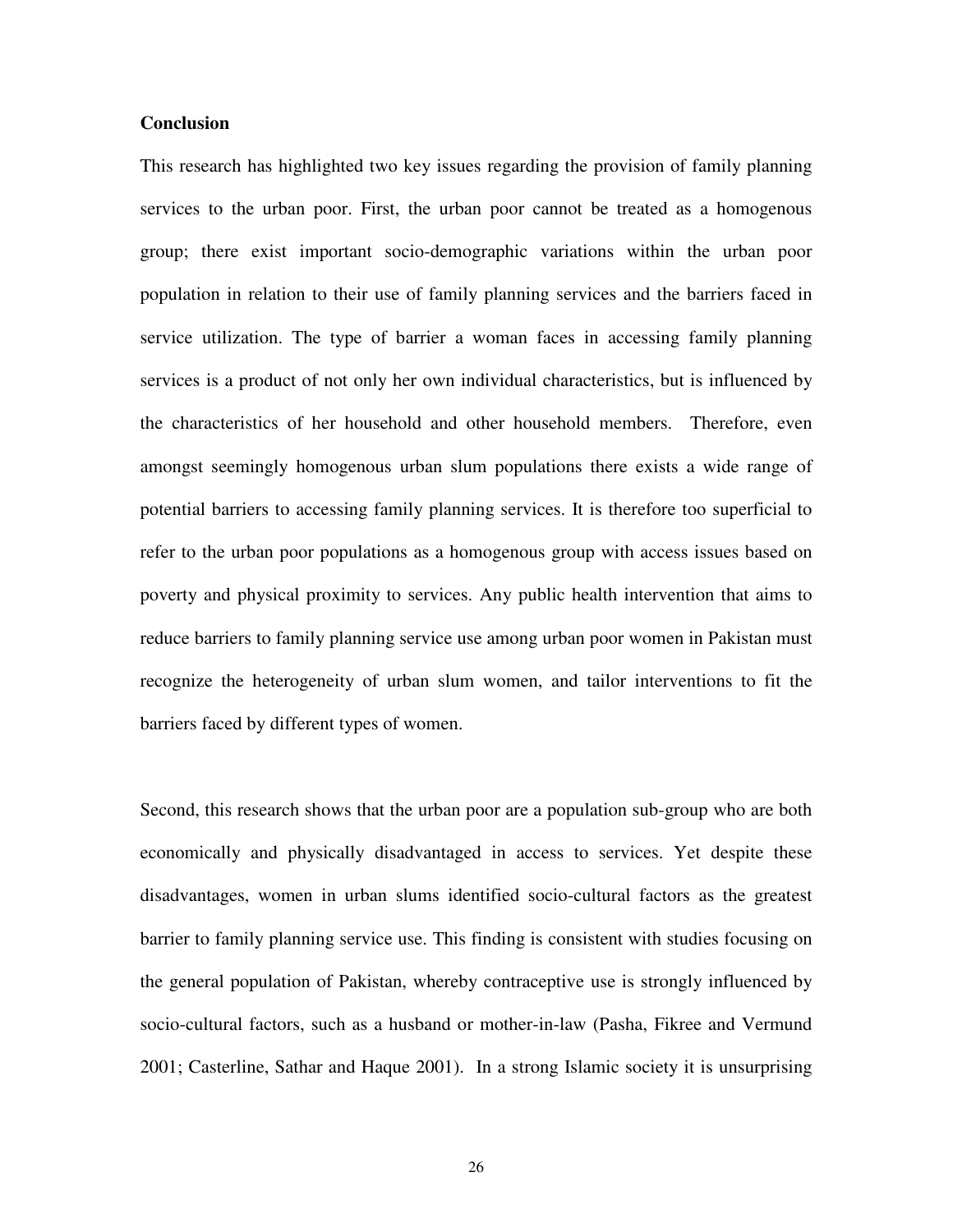that religious and cultural norms surrounding contraceptive use are a significant influence on service use regardless of an individual's place of residence. Therefore, interventions aimed at overcoming cultural barriers to family planning use (such as messages targeting men) are equally applicable to urban slum areas as to the general population in Pakistan. However, such interventions should also recognize the unique circumstances of poverty and poor physical access to services encountered by urban poor women, and take steps to provide low cost services that also meet the specific socio-cultural needs of women in an Islamic society.

## **Acknowledgement**

This research was funded by the David and Lucille Packard Foundation.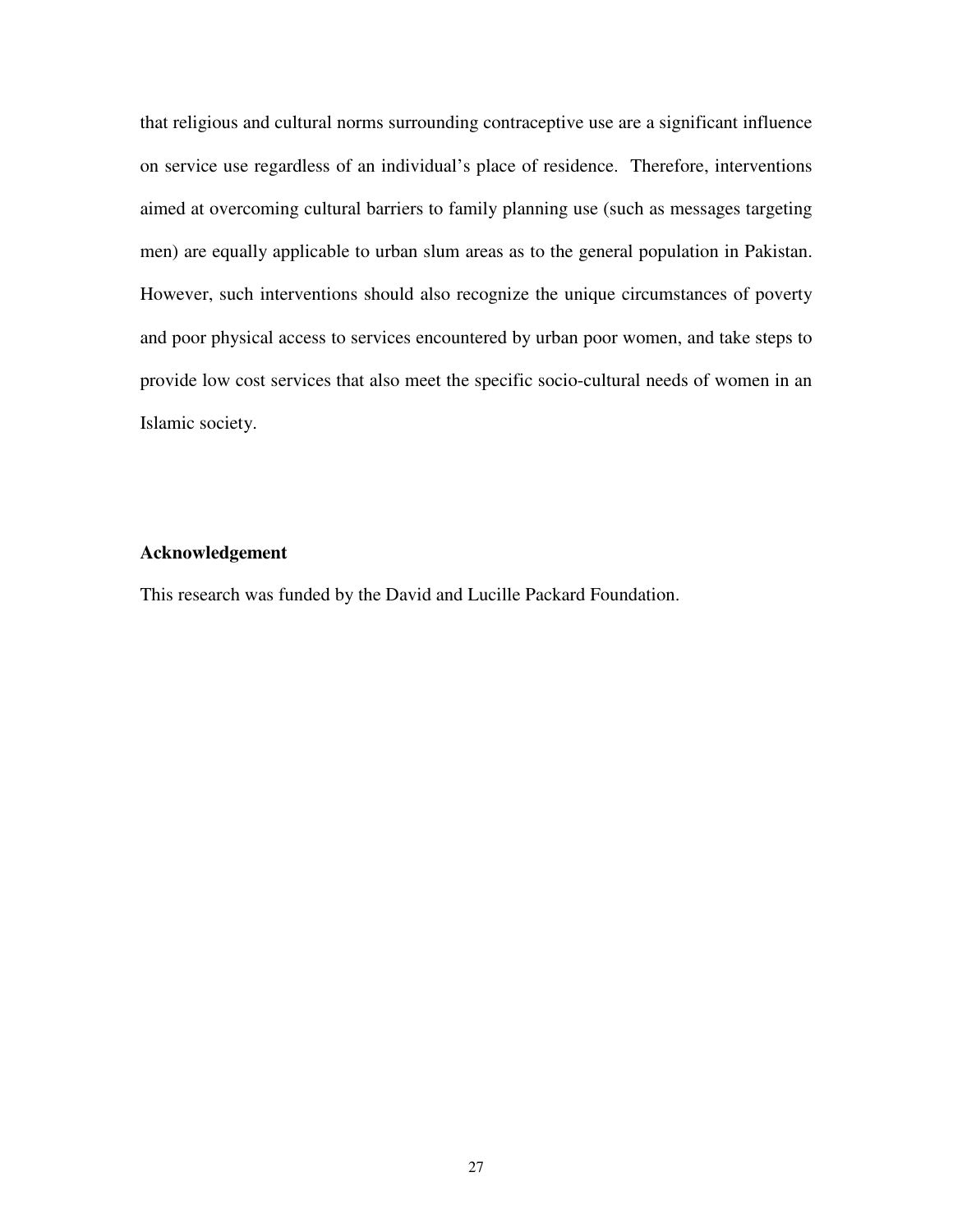

**Figure 1: Distribution of Barriers to Family Planning Service Use**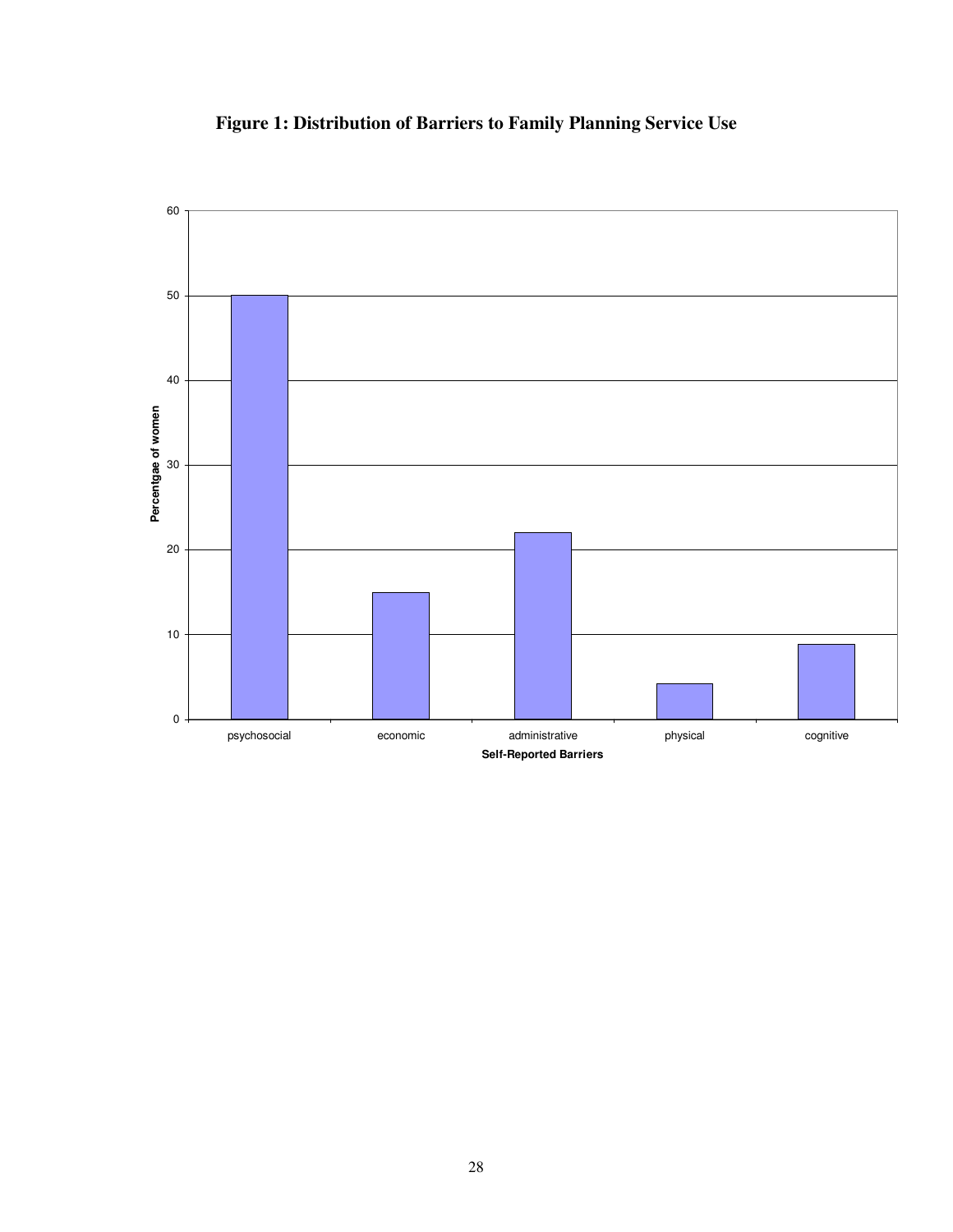|                                               | <b>Odds Ratio</b> | 95% Confidence Interval |  |
|-----------------------------------------------|-------------------|-------------------------|--|
| <b>Parity</b>                                 |                   |                         |  |
| $\mathbf{1}$                                  | 1.00              | $\frac{1}{2}$           |  |
| 2/3                                           | 2.06              | 1.49, 2.85              |  |
| 4/5                                           | 2.86              | 2.04, 4.02              |  |
| $6+$                                          | 4.52              | 3.15, 6.49              |  |
| <b>Education</b>                              |                   |                         |  |
| None                                          | 1.00              | $---$                   |  |
| Primary                                       | 1.35              | 1.08, 1.66              |  |
| Middle                                        | 1.44              | 1.11, 1.85              |  |
| Secondary or higher                           | 1.63              | 1.26, 2.01              |  |
| <b>Husband's Education</b>                    |                   |                         |  |
| None                                          | 1.00              | $---$                   |  |
| Primary                                       | 1.35              | 1.02, 1.74              |  |
| Middle                                        | 1.55              | 1.21, 2.04              |  |
| Secondary or higher                           | 1.95              | 1.33, 2.35              |  |
| <b>Household Asset Index</b>                  |                   |                         |  |
| Low                                           | 1.00              | $\frac{1}{2}$           |  |
| Middle                                        | 1.44              | 0.91, 1.97              |  |
| High                                          | 1.18              | 0.86, 1.53              |  |
| <b>Works outside home</b>                     | 1.09              | 0.87, 1.37              |  |
| <b>Watches Television</b>                     | 1.47              | 1.13, 1.91              |  |
| <b>Listens to the Radio</b>                   | 1.25              | 1.07, 1.46              |  |
| Mother-in-law in the household                | 0.45              | 0.23, 0.67              |  |
| Able to go outside<br>neighborhood            | 1.24              | 1.05, 1.43              |  |
| <b>Husband approves of family</b><br>planning | 10.31             | 7.78, 13.63             |  |
| <b>Woman lives in Sindh</b>                   | 1.44              | 1.23, 1.69              |  |

# **Table 1: Determinants of Family Planning Service Use Figures are Odds Ratios and 95% Confidence Intervals**

Figures in itallics are significant at 5% level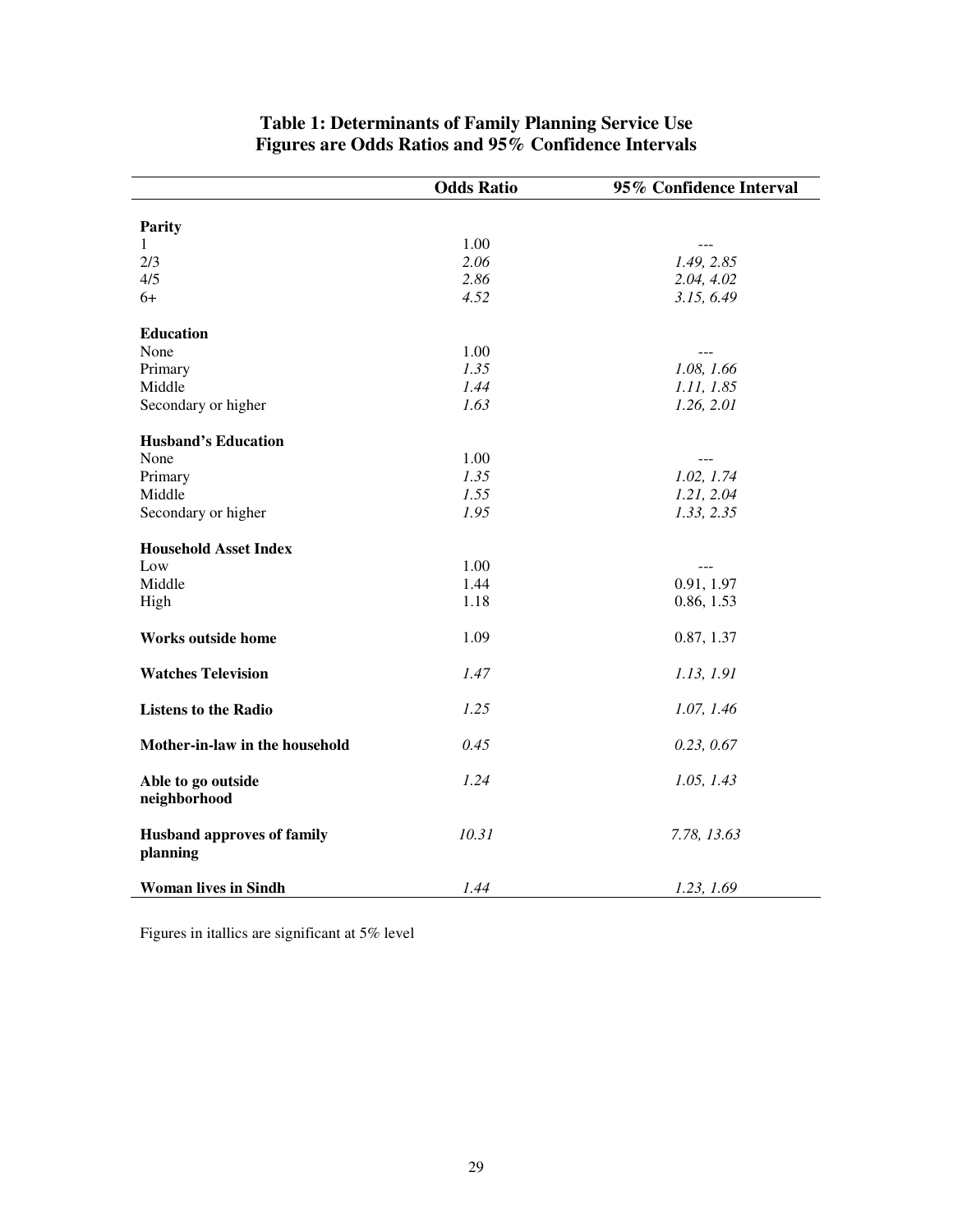# **Table 2: Determinants of Barriers to Family Planning Service Use Figures are Relative Risk Ratios and 95% Confidence Intervals**

|                              | Psychosocial     | Economic         | Administrative   | Physical         | Cognitive           |
|------------------------------|------------------|------------------|------------------|------------------|---------------------|
|                              |                  |                  |                  |                  |                     |
| <b>Parity</b>                |                  |                  |                  |                  |                     |
| 1                            | 1.00             | 1.00             | 1.00             | 1.00             | 1.00                |
| 2/3                          | 0.85(0.56, 1.27) | 0.66(0.38, 1.13) | 0.74(0.46, 1.19) | 0.78(0.34, 1.74) | 0.95(0.44, 2.05)    |
| 4/5                          | 0.70(0.46, 1.07) | 0.40(0.35, 1.07) | 0.45(0.27, 0.75) | 0.64(0.27, 1.53) | 1.31(0.60, 2.88)    |
| $6+$                         | 0.58(0.37, 0.92) | 0.46(0.23, 0.90) | 0.22(0.13, 0.39) | 0.52(0.19, 1.36) | 0.54(0.22, 1.30)    |
| <b>Education</b>             |                  |                  |                  |                  |                     |
| None                         | 1.00             | 1.00             | 1.00             | 1.00             | 1.00                |
| Primary                      | 0.63(0.49, 0.81) | 0.85(0.58, 1.23) | 0.96(0.63, 1.33) | 0.72(0.40, 1.37) | $0.62$ (0.38, 0.98) |
| Middle                       | 0.60(0.44, 0.82) | 0.94(0.61, 1.46) | 1.05(0.70, 1.56) | 0.39(0.17, 0.89) | 0.48(0.26, 0.91)    |
| Secondary or higher          | 0.46(0.37, 0.68) | 0.81(0.53, 1.24) | 1.19(0.61, 1.58) | 0.35(0.16, 0.75) | 0.70(0.41, 0.96)    |
|                              |                  |                  |                  |                  |                     |
| <b>Husband's Education</b>   |                  |                  |                  |                  |                     |
| None                         | 1.00             | 1.00             | 1.00             | 1.00             | 1.00                |
| Primary                      | 0.72(0.53, 0.98) | 1.04(0.65, 1.67) | 0.50(0.34, 0.75) | 0.61(0.27, 1.38) | 0.60(0.36, 1.30)    |
| Middle                       | 0.54(0.39, 0.73) | 0.44(0.50, 0.82) | 0.38(0.25, 0.59) | 0.55(0.26, 1.18) | 0.61(0.33, 1.13)    |
| Secondary or higher          | 0.92(0.70, 1.21) | 0.48(0.13, 0.75) | 0.36(0.21, 0.82) | 1.04(0.54, 2.00) | 0.94(0.56, 1.55)    |
|                              |                  |                  |                  |                  |                     |
| <b>Household Asset Index</b> |                  |                  |                  |                  |                     |
| Low                          | 1.00             | 1.00             | 1.00             | 1.00             | 1.00                |
| Middle                       | 0.69(0.53, 0.89) | 0.60(0.40, 0.88) | 0.55(0.42, 0.73) | 0.37(0.19, 0.72) | 1.18(0.71, 1.95)    |
| High                         | 0.65(0.49, 0.86) | 0.59(0.39, 0.90) | 0.79(0.38, 0.80) | 0.44(0.29, 0.69) | 1.25(0.73, 2.13)    |
|                              |                  |                  |                  |                  |                     |
| <b>Works outside home</b>    | 1.39(1.06, 1.83) | 1.24(1.04, 1.42) | 0.98(0.71, 1.35) | 0.82(0.43, 1.59) | 2.01 (1.14, 3.51)   |
|                              |                  |                  |                  |                  |                     |
| <b>Watches Television</b>    | 0.48(0.36, 0.64) | 0.88(0.56, 1.38) | 0.95(0.63, 1.42) | 1.10(0.54, 2.22) | 0.33(0.20, 0.53)    |
|                              |                  |                  |                  |                  |                     |
| <b>Listens to the Radio</b>  | 0.80(0.67, 0.96) | 0.72(0.55, 0.94) | 0.90(0.71, 1.42) | 0.52(0.32, 0.85) | 0.82(0.58, 1.14)    |
|                              |                  |                  |                  |                  |                     |
| Mother-in-law in the         |                  |                  |                  |                  |                     |
| household                    | 1.59(1.11, 2.07) | 1.11(0.94, 1.28) | 1.03(0.84, 1.35) | 1.26(1.04, 1.48) | 0.84(0.72, 1.12)    |
|                              |                  |                  |                  |                  |                     |
| Able to go outside           |                  |                  |                  |                  |                     |
| neighborhood                 | 0.74(0.52, 0.96) | 0.72(0.41, 1.03) | 0.84(0.42, 1.29) | 0.71(0.52, 0.96) | 0.75(0.52, 1.17)    |
|                              |                  |                  |                  |                  |                     |
| <b>Woman lives in Sindh</b>  | 0.60(0.50, 0.74) | 0.93(0.70, 1.24) | 2.13(1.64, 2.78) | 0.14(0.07, 0.25) | 2.51(1.70, 3.70)    |
|                              |                  |                  |                  |                  |                     |
|                              |                  |                  |                  |                  |                     |

Figures in itallics are significant at 5% level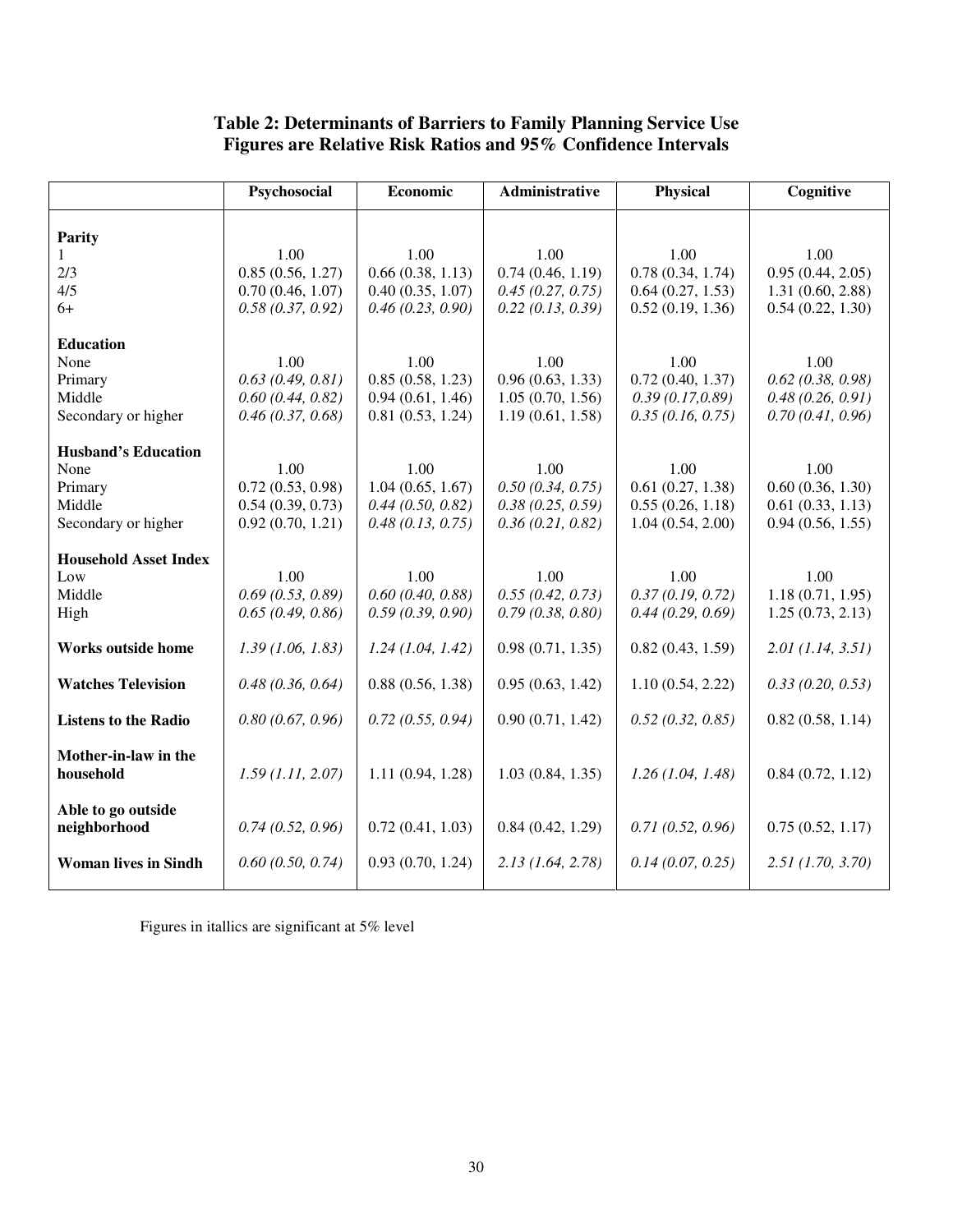## **References**

Addai, I. 1998, "Demographic and Sociocultural Factors Influencing Use of Maternal Health Service in Ghana", *African Journal of Reproductive Health*, vol. 2, no. 1, pp. 73- 80.

Amin, S., Diamond, I., & Steele, F. 1997, "Contraception and Religiosity in Bangladesh," in *The Continuing Demographic Transition*, G. W. Jones et al., eds., Clarendon Press, Oxford, pp. 268-289.

African Population and Health Research Centre (2002). Population and Health Dynamics in Nairobi's Informal Settlements. Report of the Nairobi Cross-Sectional Slum Survey (NCSS). African Population and Health Research Centre

Basu, A. M. 1990, "Cultural Influences on Health Care Use: Two Regional Groups in India", *Studies in Family Planning*, vol. 21, no. 5, pp. 275-286.

Bertrand, J. T., Hardee, K., Magnani, R. J., & Angle, M. A. Access. 1995. Quality of Care and Medical Barriers in Family Planning Programs. *International Family Planning Perspectives*, vol. 21, no.2, 64-69+74.

Bhatia, J. & Cleland, J. 1995a, "Determinants of Maternal Care in a Region of South India", *Health Transition Review*, vol. 5, pp. 127-142.

Bloom, S. S., Lippeveld, T., & Wypij, D. 1999, "Does Antenatal Care Make a Difference to Safe Delivery? A Study in Urban Uttar Pradesh, India", *Health Policy and Planning*, vol. 14, no. 1, pp. 38-48.

Casterline, J.B, Sathar, Z, and ul Haque, M. 2001. Obstacles to Contraceptive Use in Pakistan: A Study in Punjab. Studies in Family Planning, 32(2): 95-110.

Diamond I., Matthews Z., and Stephenson R. (2001) *Assessing the Health of the Poor: Towards a Pro-Poor Measurement Strategy.* Department for International Development Issues Paper, London, UK.

Filmer, D and Pritchett, L. 1988. Estimating Wealth Effects without Expenditure Data or Tears: An Application to Educational Enrollments in States of India. World Bank Policy Research Working Paper no.4. Washington D.C. Development Economics Research Group, The World Bank.

Foreit, J, Gorosh, M.E, Gillespie, D.G, Merritt, C.G 1978. Community-Based and Commercial Contraceptive Distribution: An Inventory and Appraisal. *Population Reports*, Series J, no.19.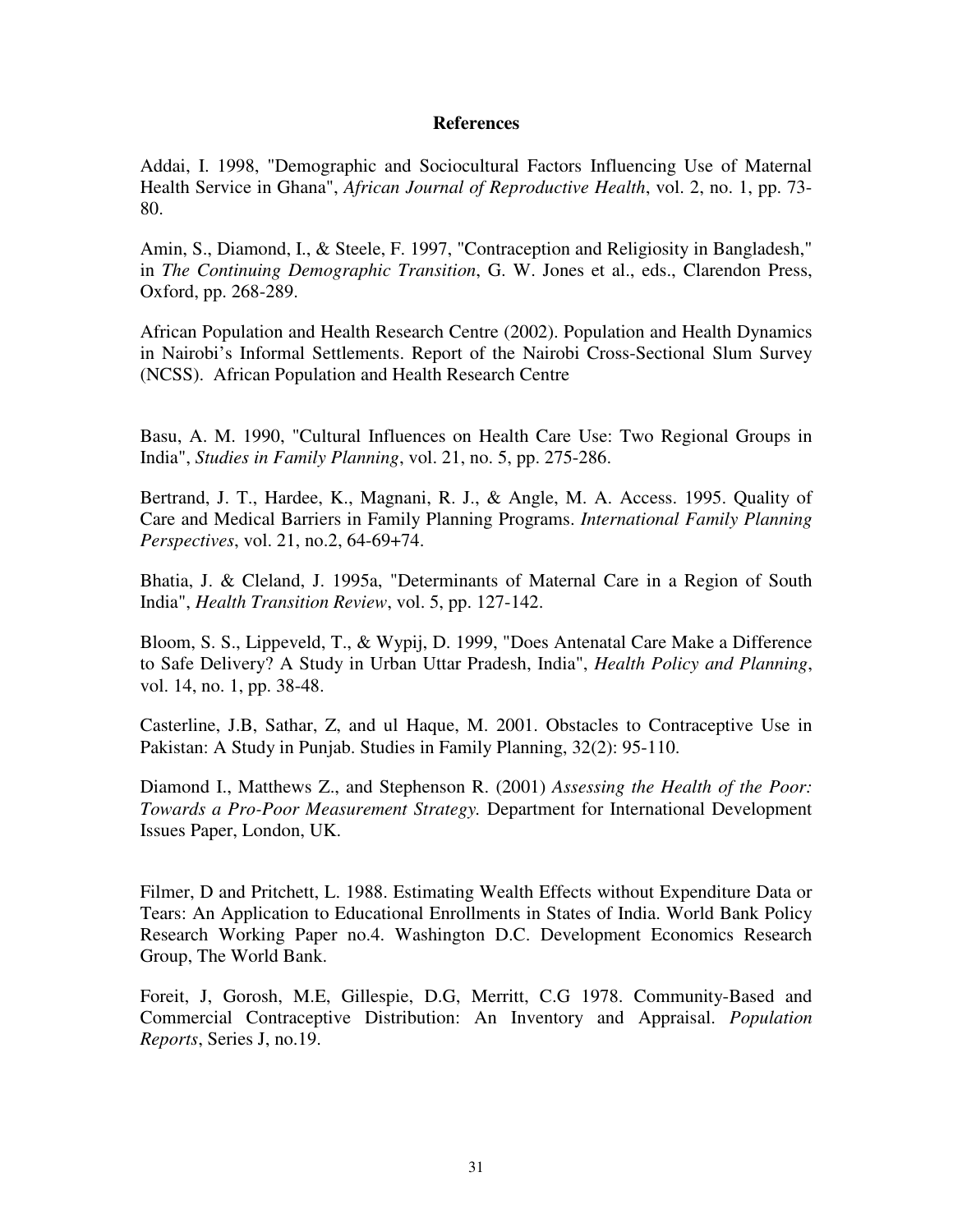Goodburn, E. A., Gazi, R., & Chowdhury, M. 1995, "Beliefs and Practices Regarding Delivery and Postpartum Maternal Morbidity in Rural Bangladesh", *Studies in Family Planning*, vol. 26, no. 1, pp. 22-32.

Griffiths, P. & Stephenson, R. 2001, "Understanding Users' Perspectives of Barriers to Maternal Health Care Use in Maharashtra, India", *Journal of Biosocial Science*, vol. 33, pp. 339-359.

Harpham, T. and Tanner M (eds) (1995) *Urban Health in Developing Countries.* Earthscan, London.

Hewett P., and Montgomery M. (2001) *Poverty and Public Services in Developing Country Cities.* Policy Research Division Working Paper No. 154, Population Council, New York.

Hinrichsen D., Salem R., and Blackburn R. (2002) *Meeting the Urban Challenge.* Population Reports, Series M, No. 16. Baltimore, The Johns Hopkins Bloomberg School of Public Health, Population Information Programme, Fall 2002.

Kavitha, N. & Audinarayana, N. 1997, "Utilization and Determinants of Selected MCH Care Services in Rural Areas of Tamil Nadu.", *Health and Population - Perspectives and Issues*, vol. 20, no. 3, pp. 112-125.

Koenig, M., Hossain, M. B., & Whittaker, M.1997. The Influence of Quality of Care upon Contraceptive Use in Rural Bangladesh. *Studies in Family Planning,* vol*.* 28, no.4, 278-289.

Magadi, M. K., Madise, N. J., & Rodrigues, R. N. 2000, "Frequency and Timing of Antenatal Care in Kenya: Explaining the Variations between Women of Different Communities", *Social Science and Medicine*, vol. 51, pp. 551-561.

Magnani, R. J., Hotchkiss, D. R., Florence, C. S., & Shafer, L. A. 1999. The Impact of the Family Planning Supply Environment on Contraceptive Intentions and Use in Morocco. *Studies in Family Planning*, vol. 30, no.2, 120-132.

Mahmood, N. & Ringheim, K. 1997. Knowledge, Approval and Communication about Family Planning as Correlates of Desired Fertility among Spouses in Pakistan. *International Family Planning Perspectives*, vol. 23, no.3, 122-129+145.

Mensch, B., Arends-Kuenning, M., & Jain, A. 1996. The Impact of the Quality of Family Planning Services on Contraceptive Use in Peru. *Studies in Family Planning*, vol. 27, no.2, 59-75.

Nuwaha, F. & Amooti-kaguna, B. 1999, "Predictors of Home Deliveries in Rakai District, Uganda", *African Journal of Reproductive Health*, vol. 3, no. 2, pp. 79-86.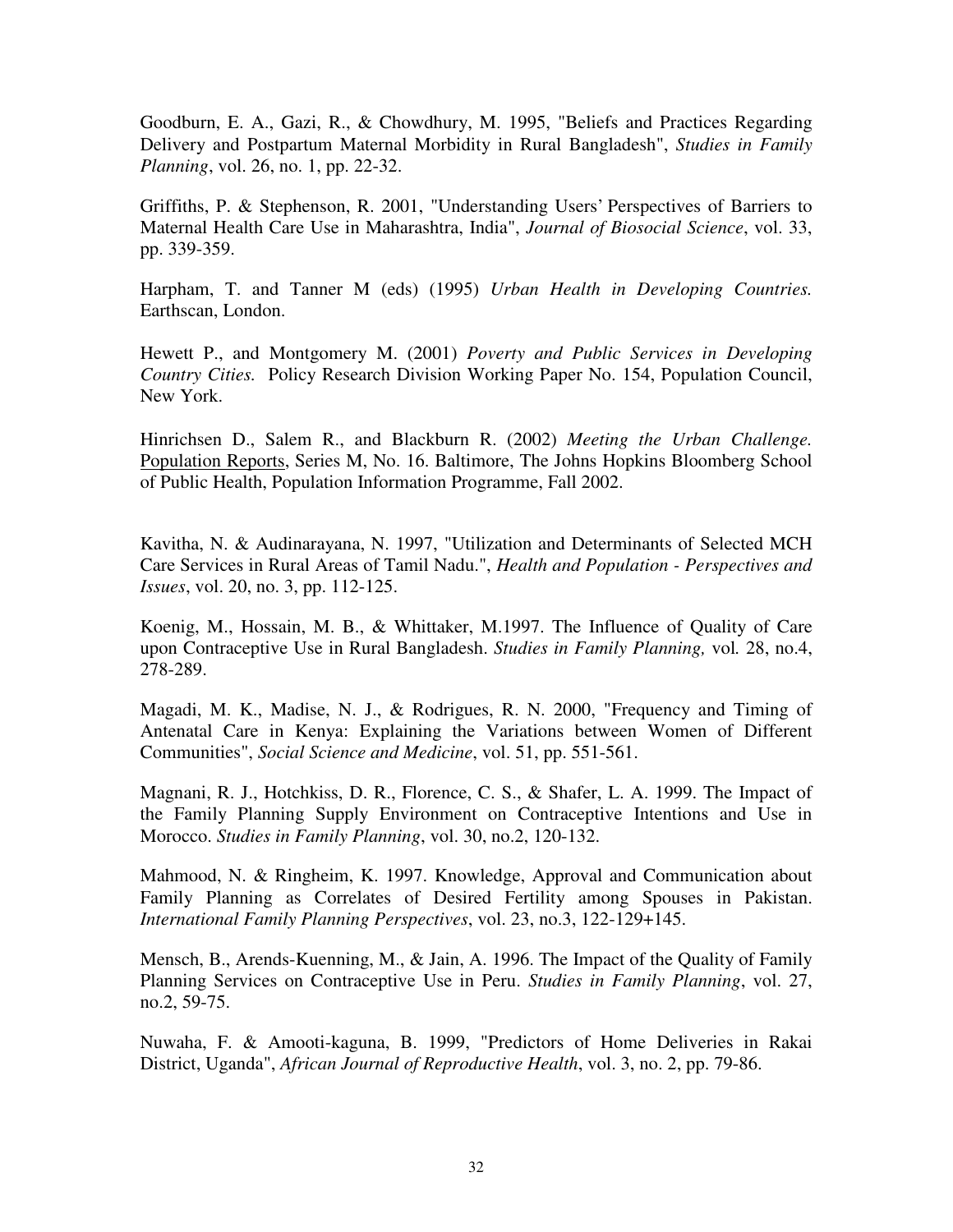Obermeyer, C. M. 1993, "Culture, Maternal Health Care, and Women's Status: A Comparison of Morocco and Tunisia", *Studies in Family Planning*, vol. 24, no. 6, pp. 354-365.

Obermeyer, C. M. 1994.Reproductive Choice in Islam: Gender and State in Iran and Tunisia. *Studies in Family Planning*, vol. 25, no.1, 41-51.

Obermeyer, C. M. & Potter, J. E. 1991, "Maternal Health Care Utilization in Jordan: A Study of Patterns and Determinants", *Studies in Family Planning*, vol. 22, no. 3, pp. 177- 187.

Pakistan Reproductive Health and Family Planning Survey. 2001. Preliminary Report no.1. National Institute of Population Studies. Islamabad, Pakistan.

Pasha, O., Fikree, F. F., & Vermund, S. 2001. Determinants of Unmet Need for Family Planning in Squatter Settlements in Karachi, Pakistan. *Asia-Pacific Population Journal*, vol. 16, no.2, 93-108.

Panel on Urban Population Dynamics (2003). Montgomery M., Stren R., Cohen B., Reed H. (eds) *Cities Transformed.* Washington DC: National Academy Press.

Ravallion M. (2001) *On the Urbanisation of Poverty*. Washington DC, World Bank, July 2001.

Razzaque Rukanuddin, A. & Hardee-Cleaveland, K. 1992.Can Family Planning Succeed in Pakistan? *International Family Planning Perspectives*, vol. 18, no.3, 109-115+121.

Rosen, J. & Conly, S. R. 1996, *Pakistan's Population Program: The Challenge Ahead*, Population Action International, Washington, D.C, 3.

Rutenberg, N. & Watkins, S. C. 1997, "The Buzz Outside the Clinics: Conversations and Contraception in Nyanza Province Kenya", *Studies in Family Planning*, vol. 28, no. 4, pp. 290-307.

Sathar, Z. & Casterline, J. B. 1998. The Onset of Fertility Transition in Pakistan. *Population and Development Review*, vol. 24, no.4, 773-796.

Sathar, Z., Crook, N., Callum, C., & Shahnaz, K. 1988. Women's Status and Fertility Change in Pakistan. *Population and Development Review*, vol. 14, no.3, 415-432.

Shelton, J. D., Bradshaw, L., Hussein, B., Zubair, Z., Drexler, T., & Reade McKenna, M. 1999. Putting Unmet Need to the Test: Community-Based Distribution of Family Planning in Pakistan. *International Family Planning Perspectives*, vol. 25, no.4, 191-195.

Speizer, I., Hotchkiss, D. R., Magnani, R. J., Hubbard, B., & Nelson, K. 2000. Do Service Providers in Tanzania Unnecessarily Restrict Clients' Access to Contraceptive Methods? *International Family Planning Perspectives*, vol. 26, no.1, 13-20+42.